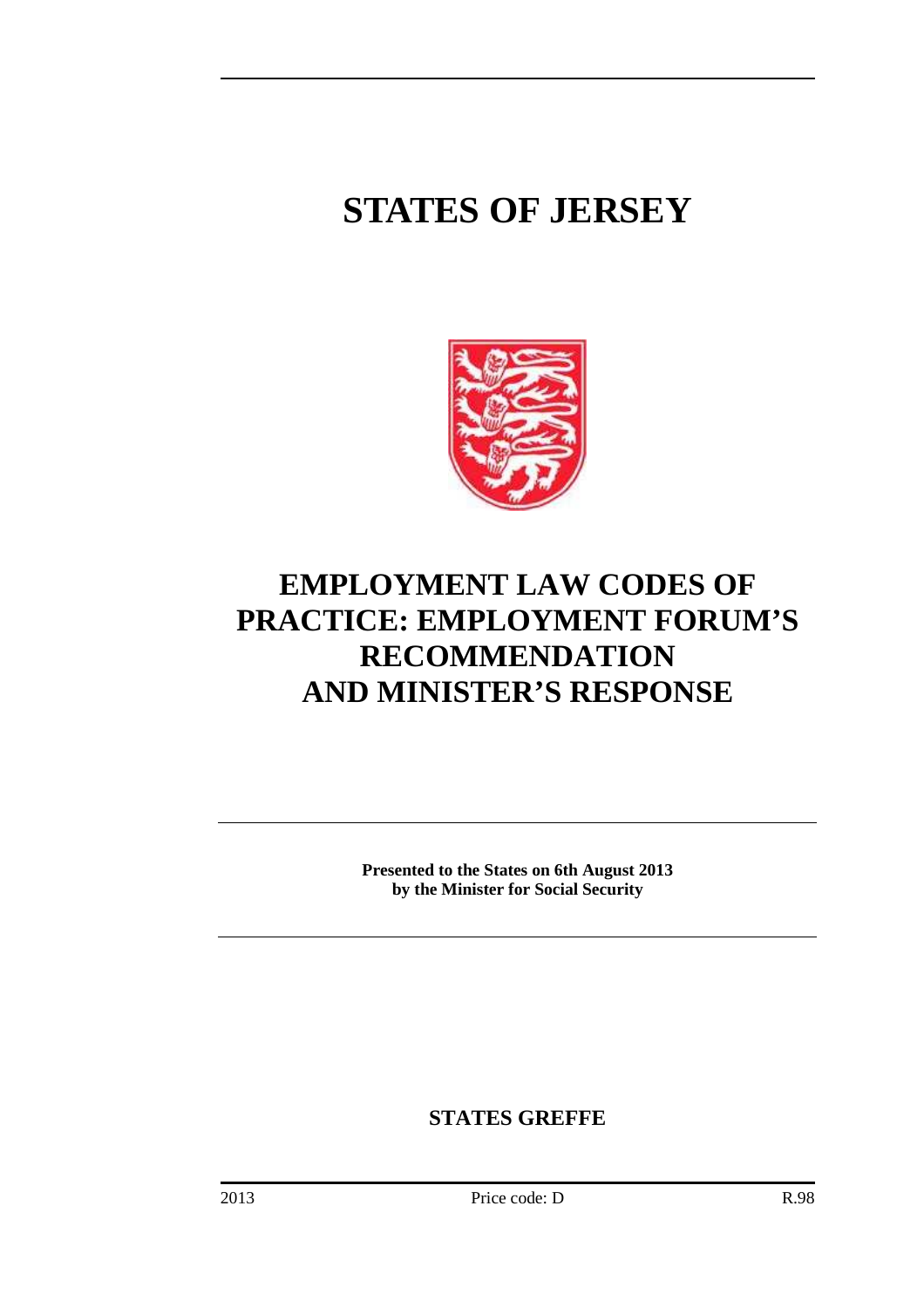#### **REPORT**

#### **Minister's response to the Employment Forum's Recommendation on the Employment Law Codes of Practice**

Earlier this year, I directed the Employment Forum (the 'Forum') to consult upon 3 codes of practice that relate to the Employment (Jersey) Law 2003 (the 'Employment Law'):

- Code 1 Disciplinary and grievance procedures
- Code 2 Uninterrupted rest days
- Code 3 Therapeutic work.

The Forum presented its recommendation to me on 25th July 2013. I am grateful to the members of the Forum and I thank those who responded to the consultation. My response to the 3 recommendations is as follows:

#### **Code 1 – Disciplinary and grievance procedures**

The Forum recommended that the code of practice should be revised, and presented a revised draft code of practice for my consideration.

I agree that the revised draft is an improvement and that a simplified, more streamlined procedure should make it easier for employers to understand the steps to a fair disciplinary and grievance procedure. I will consider the revised draft in conjunction with the Jersey Advisory and Conciliation Service (JACS) and I expect to make some minor revisions before circulating a further draft code of practice for consultation later this year. To meet the requirements of the Employment Law, I will publish a notice in the Jersey Gazette advising that the code of practice is available for inspection and encouraging stakeholders to send me their comments.

#### **Code 2 – Uninterrupted rest days**

The Forum recommended that, instead of a code of practice, an amendment to the Employment Law should provide a definition of 'uninterrupted' rest days.

I accept the recommendation as I agree that this is a more appropriate approach. I hope that a definition in law, along with new guidance from JACS, will provide clarity for employers in the organisation of atypical working patterns. I will submit the proposed amendment to the Law Draftsman at the next opportunity and I will request that JACS prepares new guidance.

#### **Code 3 – Therapeutic work**

The Forum recommended that a new JACS guide should replace the therapeutic work code of practice.

I agree that it is more appropriate to provide equivalent information in guidance rather than in a code of practice. My Department will provide any assistance that JACS requires in the preparation of an appropriate guidance note.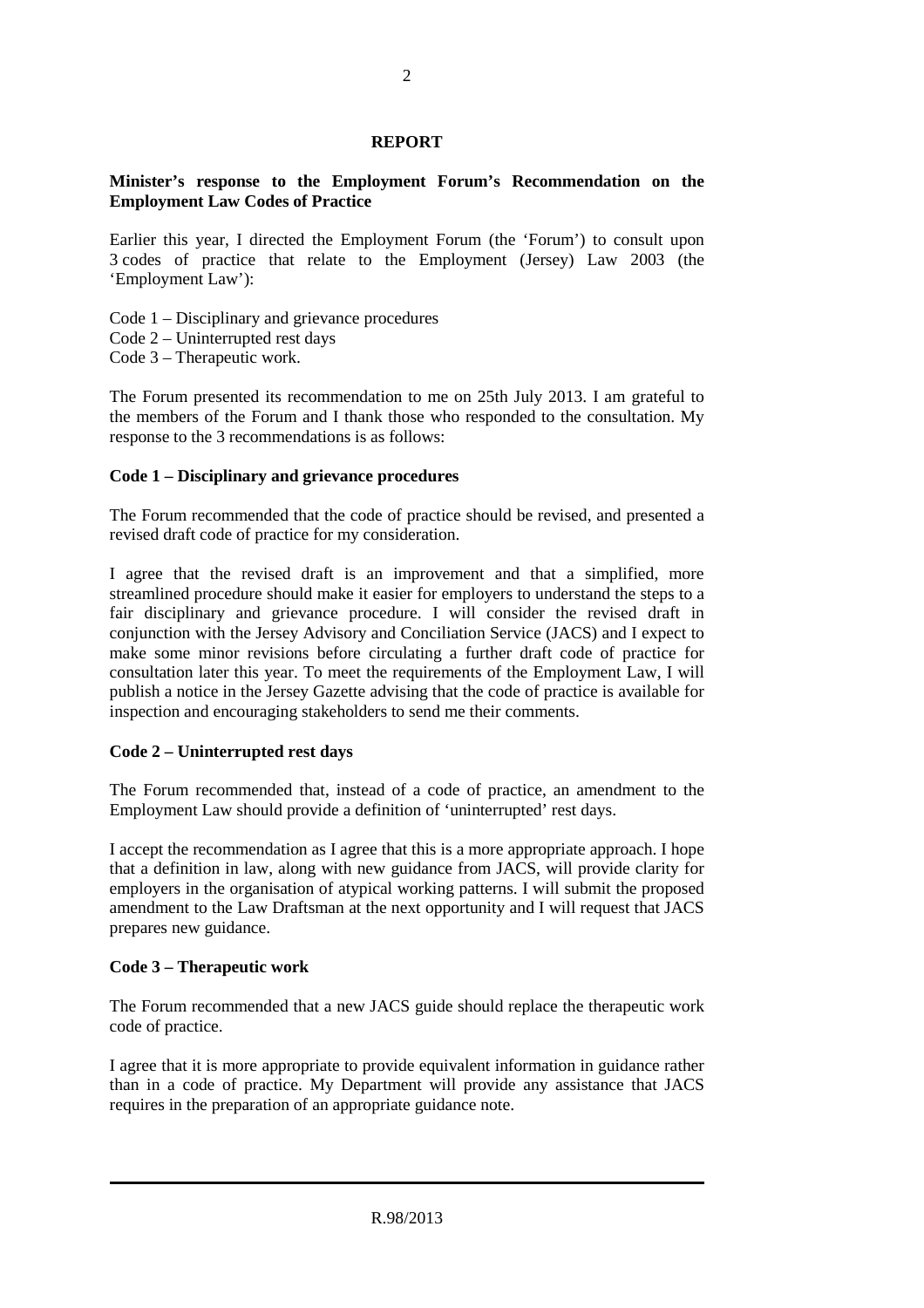

## **Codes of Practice**

**Presented by the Employment Forum on 25 July 2013** 

#### **CONTENTS**

Section 1 – Background

Section 2 – Consultation

Section 3 – Recommendations

Annexe – Revised draft Code of Practice – Disciplinary and Grievance Procedures

#### **SECTION 1 – BACKGROUND**

The Employment (Jersey) Law 2003 (the 'Employment Law') enables the Minister for Social Security (the 'Minister') to approve codes of practice for the purposes of the Employment Law. The Minister directed the Forum to circulate three revised codes of practice for consultation and to make a recommendation to him. The consultation drafts can be found on the website<sup>1</sup>.

- CODE 1 Disciplinary and Grievance Practice and Procedures
- CODE 2 Uninterrupted Rest Days
- CODE 3 Therapeutic Work

The Minister may approve codes of practice, subject to certain requirements being met, as set out in Article 2A of the Employment Law:

- The Minister must consult the Jersey Advisory and Conciliation Service (JACS), the Employment Forum (the 'Forum') and other persons, or representatives of such persons that might be affected.

- A notice must be published in the Jersey Gazette advising the public that the code of practice is available for inspection and that representations may be made to the Minister within a 28 day period.

The Minister will consider the Forum's recommendations prior to publishing a notice in the Gazette and approving any revised codes of practice.

 $\overline{a}$ www.gov.je/Government/Consultations/Pages/CodesPracticeEmploymentForum.aspx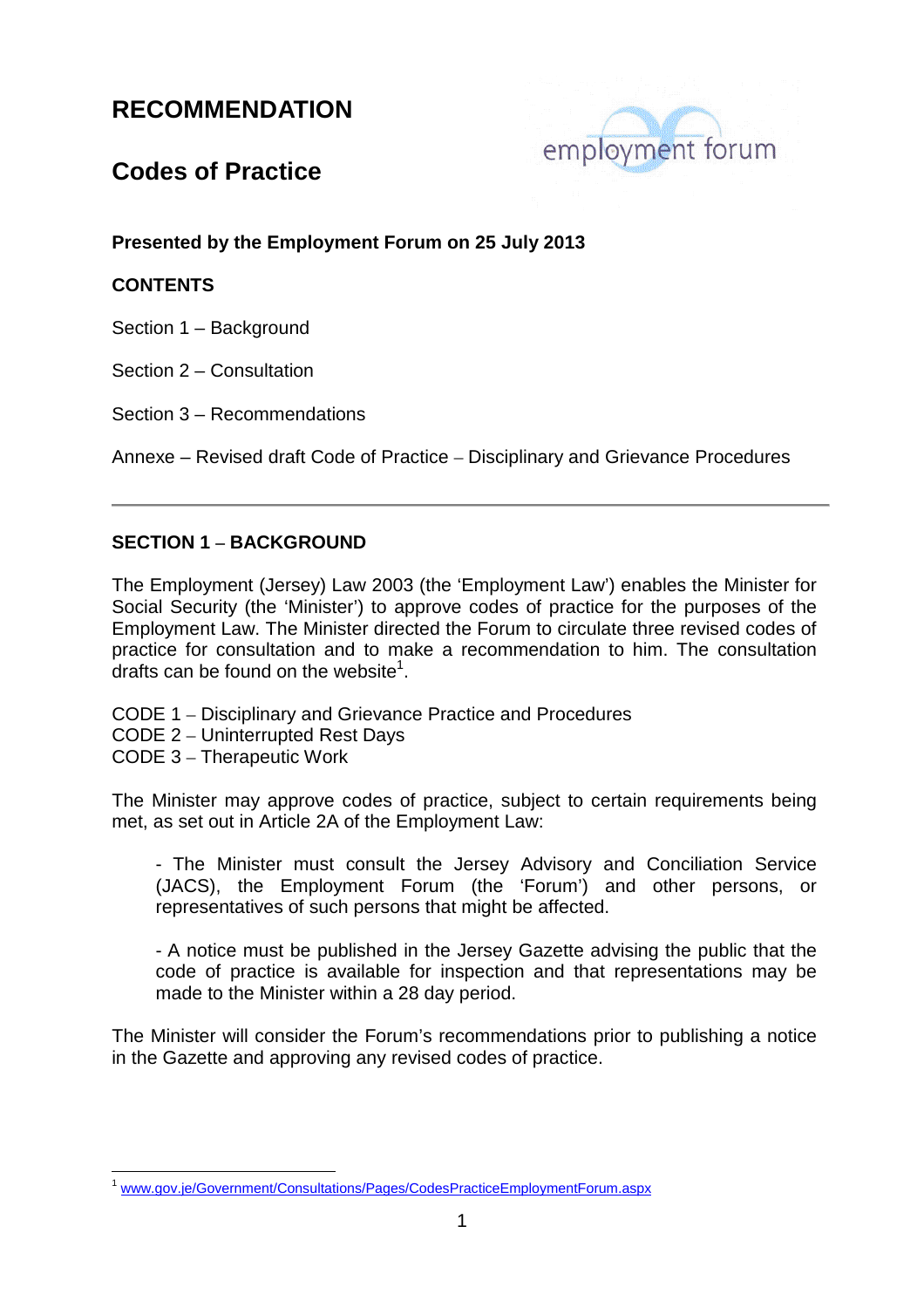

## **Codes of Practice**

#### **SECTION 2 – CONSULTATION**

Consultation was undertaken during the period 25 February to 1 April 2013. Seven responses were received, some of which were very detailed. Responses were received from the following respondents:

Jersey Chamber of Commerce CIPD Jersey Group Law At Work (Channel Islands) Limited Anonymous employer Jersey Advisory and Conciliation Service Paul St. John Turner Law firm

The comments received in relation to each draft code of practice are summarized below.

#### **1. CODE 1 – Disciplinary and Grievance Practice and Procedures**

The purpose of this code of practice was to provide practical guidance on the application of grievance and disciplinary procedures and best practice. The draft code of practice that was circulated for consultation had been revised to reflect two changes that the Forum had recommended to the Minister in March 2012, as well as to update outdated references.

The Forum notes that three of the respondents have challenged the Forum's March 2012 recommendation that the code of practice should be amended in relation to employee representatives in formal disciplinary and grievance hearings. The challenge appears to be made on the basis that the States had decided in 2012 that the Employment Law should not be amended to provide a **statutory** right for employees to be represented in formal disciplinary and grievance hearings by a friend. Comments included the following;

"Firstly, given the background to the proposed changes, namely that a proposition was put forward to the States in 2011 ": DISCIPLINARY AND GRIEVANCE HEARINGS: RIGHT TO A FRIEND" which was later rejected by the States, Chamber is stunned that this code purports to introduce secondary law going beyond principle law, which is not constitutional." (The Jersey Chamber of Commerce)

"First, LAW must take issue with the basis upon which the alleged need to amend this Code was predicated. LAW was in attendance at a meeting of the Counsel of Ministers in July 2011 when Deputy Hill's proposition 'Disciplinary and Grievance Hearings: Right to a friend', (P.112/2011) was extensively discussed (and withdrawn). There was no consensus that "a more acceptable solution than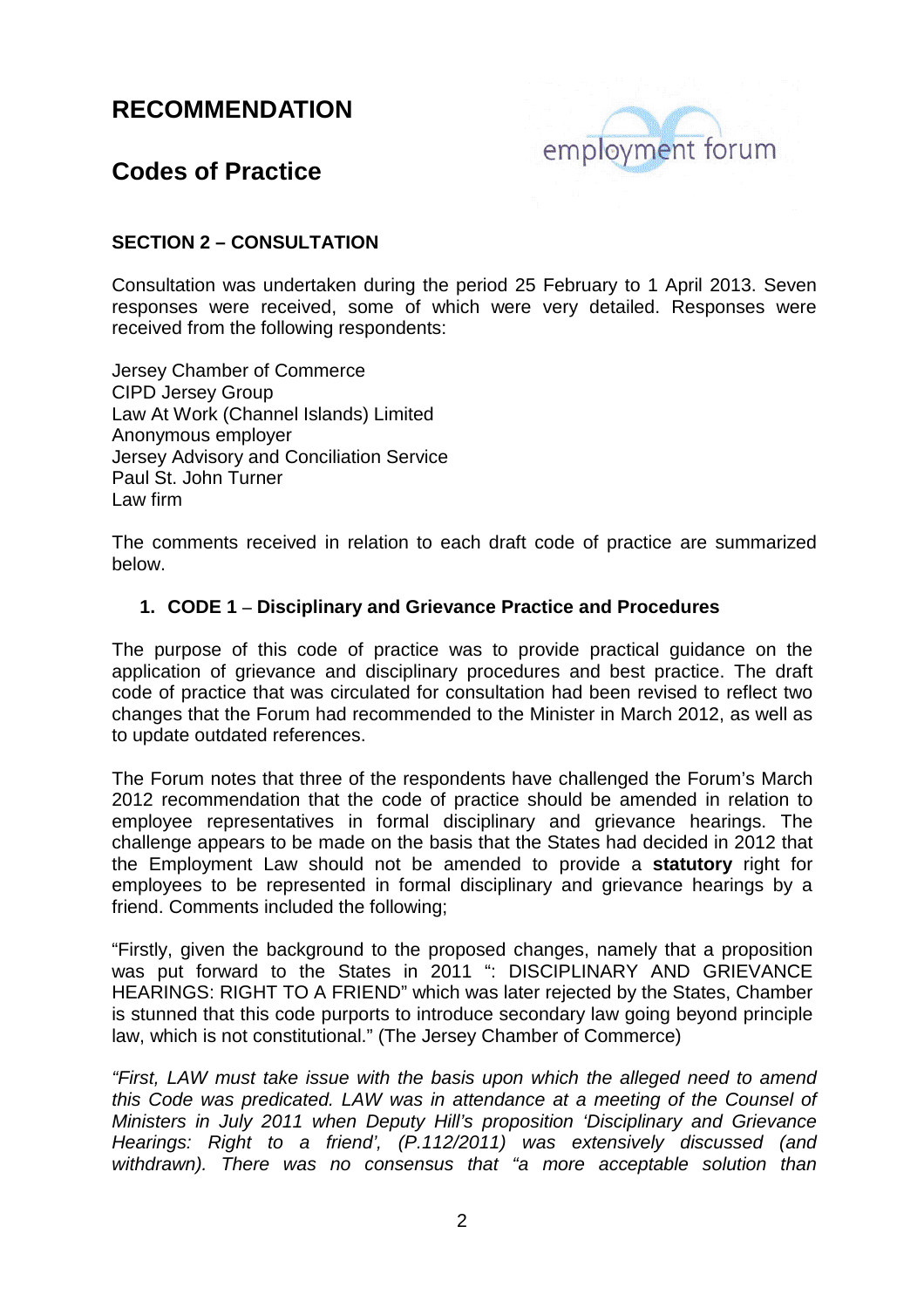

## **Codes of Practice**

legislative provision might be to amend the Code". This option was but one of many and was put forward by one person. Moreover, 'amending' a Code and using a Code as a back door way to amend legislation that has, to date, been rejected by the States Chamber is wholly inadvisable for all concerned. (Law At Work (Channel Islands) Limited)

"It is our understanding that this code of practice has been amended to ensure that employees have the right to bring anyone they want to a disciplinary or grievance hearing. We have previously responded to the propositions lodged in 2011 entitled "Disciplinary and Grievance Hearing: Right to a Friend" and the consultation paper entitled "Representation in Disciplinary and Grievance Hearings" and reviewed the Employment Forums response presented to the Social Security Minister on 7 March 2012. Unfortunately it appears that our responses were not listened to. These codes seem to be trying to bring about change of our primary legislation through codes of practice, i.e. codes of practice which go beyond the primary obligation. This offering seems absurd in the circumstances, being that the states only rejected Deputy Hill's proposition in 2011." (CIPD Jersey Group)

The Forum addresses these statements as follows:

- 1. The States Proposition 'Disciplinary and Grievance Hearings: Right to a friend', (P.112/2011) was not withdrawn; it was deferred to allow time for consultation and was subsequently rejected by the States. It was clear from the States debate that some States Members opposed the Proposition because the Minister for Social Security had already committed to reviewing the provisions of this code of practice via the Forum.
- 2. The meeting that Law at Work refer to was a meeting with the States Employment Board, the former Minister for Social Security (the 'former Minister'), the former Chief Minister, the former Deputy Hill and a number of other interested parties. Amending the code of practice instead of the Employment Law was not just one of many options proposed by one person. The former Minister reported the outcome of that meeting to the Forum as;
	- i. A more acceptable solution than legislative provision might be to amend the code of practice so that it outlines circumstances in which an employer should consider permitting different types of representatives, and
	- ii. The Employment Forum should be directed to consult on such an amendment.
- 3. As a result, the former Minister specifically directed the Forum to consult on whether the code of practice should be amended to describe circumstances in which an employer should consider permitting employees to be represented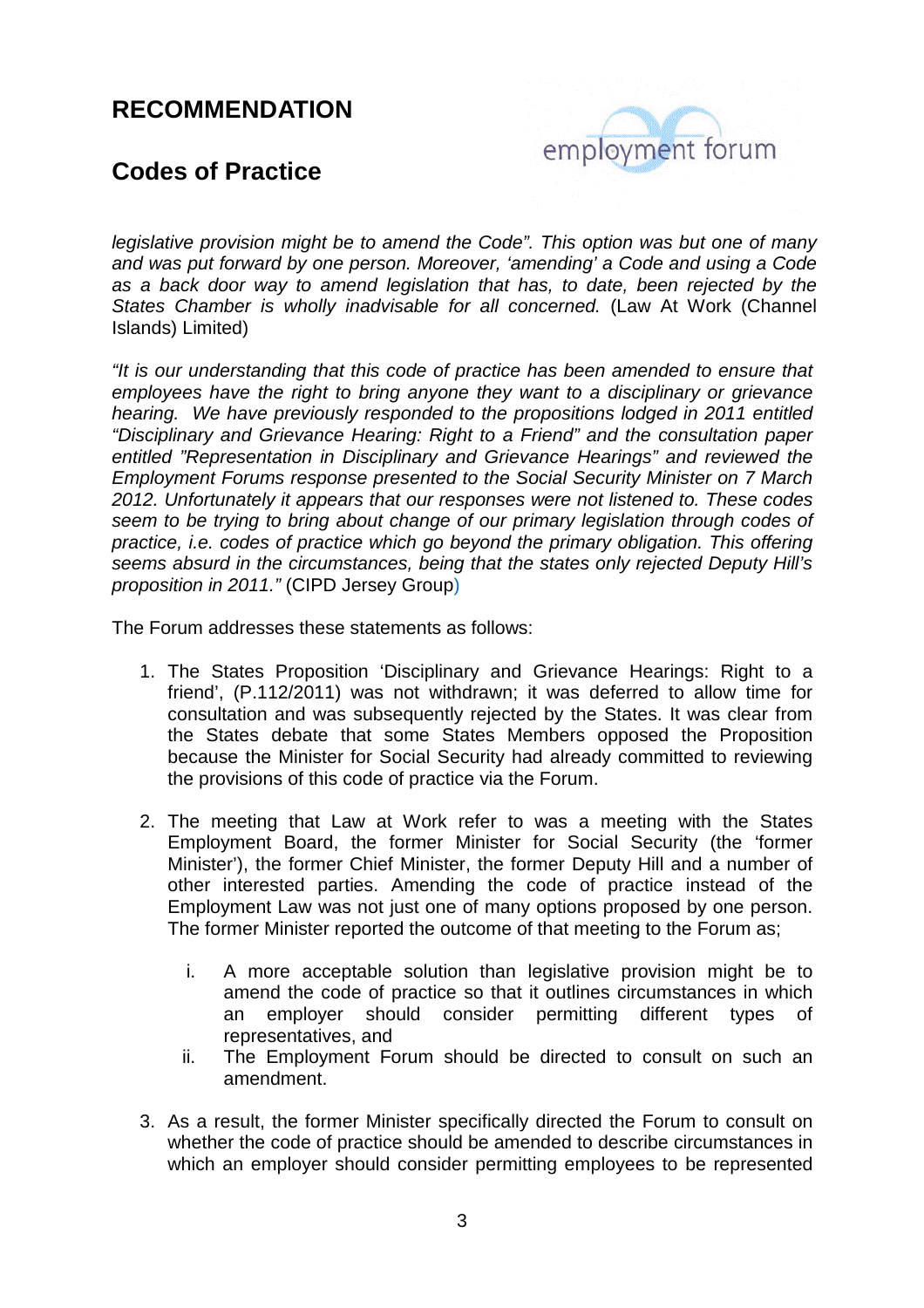

## **Codes of Practice**

by a representative, other than a work colleague or a trade union representative. The Forum presented its recommendation in March 2012 which proposed changes to paragraphs 45 and 50 of this code of practice.

- 4. The Forum considered all of the responses received during that consultation. The Forum will inevitably make recommendations that are contrary to the opinions of some respondents, particularly where positions are polarised, however that does not mean that the Forum did not consider the views expressed during consultation.
- 5. It is misleading to assert that a change to primary legislation has been brought about by including a provision in a code of practice.

#### **Paragraph 11(f)**

This paragraph specifies that disciplinary procedures should "Specify those managerial and/or supervisory levels who have authority to take the various forms of disciplinary action, ensuring that immediate superiors do not normally have the power to dismiss without reference to senior managers." The proposed amendment to this paragraph was to replace one word; "managerial and/or supervisory levels **that** have authority...". Comments included the following;

"LAW would counsel the Forum not to admit the changes to clause 11 (f) which purports to limit the right for an employer to dismiss to its officers who have conferred with senior managers. Obviously, such a demand is far too prescriptive a demand of the 'range of reasonable responses' test and, again, does not sit with primary legislation and case law. Moreover, its implementation would create logistical problems for business in that the task of effecting dismissals would, in effect, fall to senior managers alone (there is no point two minds resolving on a cause of action) and in small firms this would leave no independent senior officer to hear any appeal. Indeed, it is already difficult for several of our clients (small businesses) to source original and appellant decision-makers." (Law At Work (Channel Islands) Limited)

"It should be appropriate to just leave this as "specify management and supervisory levels have the authority to take disciplinary action". To require referral to immediate superiors will create specific problems particularly in small businesses. If there is to be an appeal then this would normally go up the line to the senior manager. This senior manager can no longer be used as they are compromised as they have been part of the decision to make the original dismissal. Even in large organisations this can prove problematic. A recent dismissal I have been involved in ended up using 12 individual managers in order to ensure that at each stage of the process managers who had not been involved up to that date were allowed to make decisions. If this is the case for a large organisation how much more difficult would it be for a small organisation, and therefore the Codes of Practice should enable more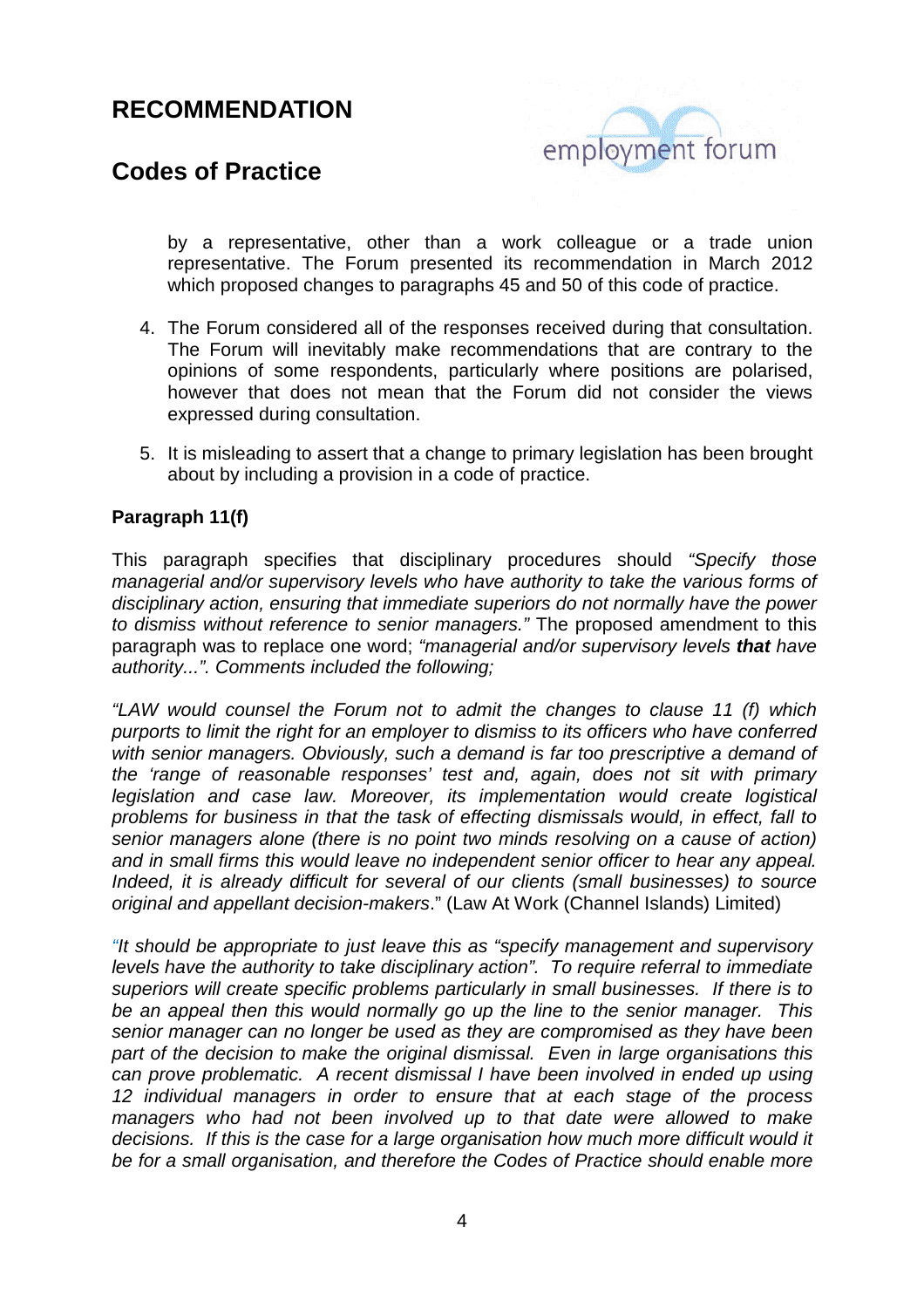

## **Codes of Practice**

senior managers to remain separate to the initial dismissal decision so that they can provide proper routes of appeal." (Anonymous employer)

"Having to specify levels of management authority that can take various forms of disciplinary action is difficult for smaller employers. Ensuring that immediate superiors do not have the power to dismiss without reference to senior managers should not be an essential feature of a procedure, as the decision to dismiss should be made by the person hearing the disciplinary not senior managers who may not be involved." (The Jersey Chamber of Commerce)

#### **Paragraph 45**

The code of practice currently does not require an employer to have considered, as part of a fair process, a request for another type of representative beyond employees' statutory and contractual rights. The amendment proposed by the Forum in March 2012 would insert the sentence "To ensure a fair process, an employer should give consideration to reasonable requests for other types of representatives in circumstances that are appropriate for both parties."

This would mean that, in determining whether a process has been fair or otherwise, the Employment Tribunal or a court may take into account whether an employer has given consideration to such a request and whether that request was reasonable and appropriate for both parties. The Forum considered that this would encompass a wide range of scenarios and would enable individual circumstances to be considered by both parties, rather than being limited to particular groups of employees or narrow situations, to the exclusion of other appropriate circumstances.

A number of respondents commented on the recommended amendment in this latest consultation, including the following;

"Given the proposed introduction of a new clause 45, which in essence could allow any person to attend disciplinary and grievance hearings, introduces rights which could have a fundamental and detrimental effect on Jersey's businesses. This new clause could be counter-productive and self-defeating as by introducing adversarial lawyers amongst others into fragile internal workplace relations could be disastrous and does not make for good employment relations. As written, it could be viewed by the Employment Tribunal that if an employer had not followed this codes, they would not meet the expectations required for 'fairness and reasonableness'." (The Jersey Chamber of Commerce)

"In relation to point 45 this puts more red-tape for employers in the Island, any party can be heard in the Jersey Employment Tribunal without legal representation, so why try to endorse legal representation in the workplace as well as allowing various parties, who could be emotionally charged (i.e. parent, sibling, partner etc.) and not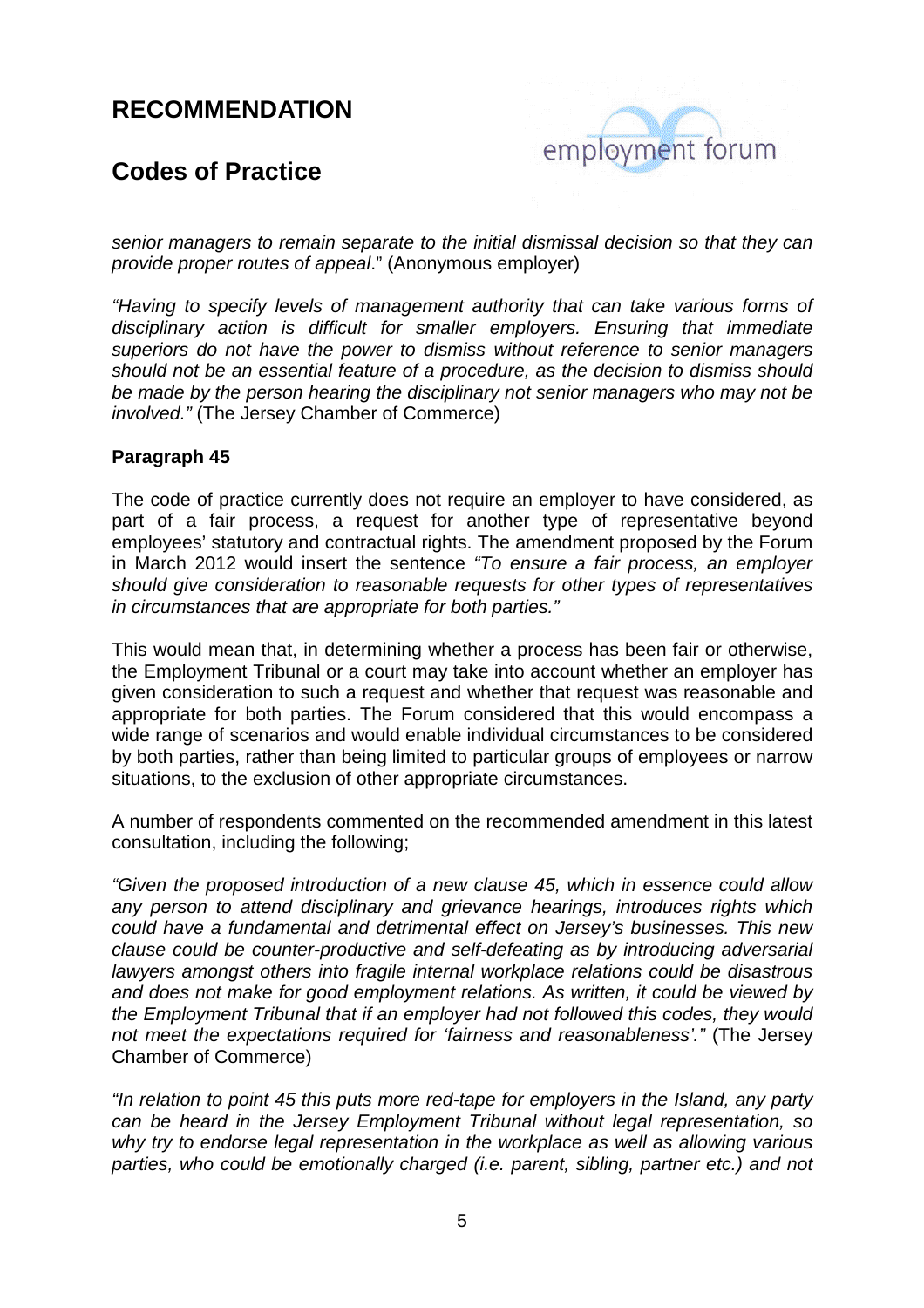

## **Codes of Practice**

have the same obligations as a trade union official or an employee in relation to confidentiality." (CIPD Jersey Group)

"Using the words "to ensure a fair process" has the effect of bringing the facility for some other type of representative to be considered in the same way as Clause 41 where someone may be represented by employees, Trade Union officials etc. The States had specifically rejected this approach and therefore I do not understand why it appears so strongly within the Code of Practice. In essence if an employer refuses a request then the whole process becomes unfair and a claim is likely to be successful. I would suggest that the Employment Forum follows the lead of the States Chamber and removes this facility. As such the Clause should commence at the second sentence "some employees may extend …….". (Anonymous employer)

"LAW would counsel the Forum not to agree to the proposed new wording of clause 45 (namely the entire first sentence) which 'to ensure a fair process' obliges employers to consider reasonable requests for types of representatives not prescribed by statute. Accordingly, any failure to so consider would lead to a negative inference being drawn against the employer which is wholly perverse when the widening of representation has been specifically rejected by the States. LAW would ask the Forum to note that in sharp contrast to us, the ACAS Code actually limits the statutory right to representation (aka the right to be accompanied) by providing guidance on when an employee's request for the same is not reasonable. Possible compromise, therefore, could be to remove the reference 'to ensure a fair process' and amend 'should' to read 'may' and/or to shore up the provisions in clause 44 of the Code to explain to employees what wider types of representation could be considered unreasonable i.e. a representative whose presence would prejudice the hearing etc." (Law At Work (Channel Islands) Limited)

"In regard to amendments to paragraphs 45 and 50 we are in agreement that the Code should encourage employers to consider extending the type of representatives in appropriate circumstances. While paragraph 45 gives examples of who such representatives may be, we believe it would also be useful to give examples of the circumstances when such representatives may be envisaged e.g. in cases involving vulnerable employees, employees who find communicating in English difficult or where the outcome of the disciplinary hearing could effectively end a person's career and a claim for unfair dismissal in the Employment Tribunal would not be an adequate remedy." (Jersey Advisory and Conciliation Service)

The Forum's March 2012 recommendation stated that, "by listing specific circumstances, it could be inferred that other circumstances do not have to be taken into account." Examples of who such representatives might be and the scenarios in which they might be envisaged is considered to be more appropriate for inclusion in guidance rather than the code of practice.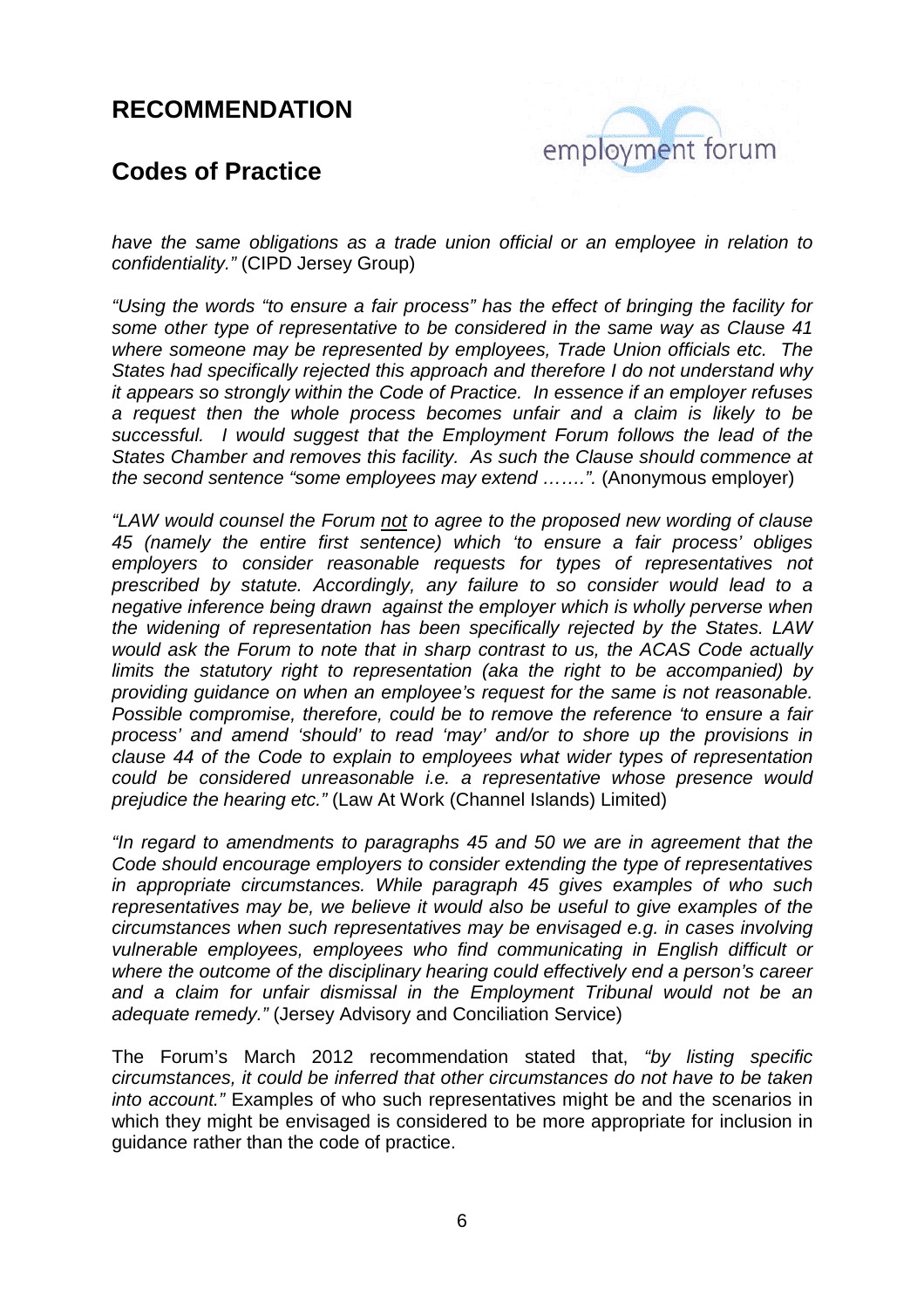

### **Codes of Practice**

#### **Paragraph 50**

Paragraph 50 of the code of practice currently states; "Before the hearing, the employee should inform the employer of the identity of their chosen representative." The Forum had recommended in March 2012 that the paragraph should be amended to provide that, "before the hearing, both parties should be informed of the identity and role of each person who will attend the hearing." The Forum's intention, as with paragraph 45, was to assist in ensuring a fair process and clarity for both parties.

A number of respondents commented on the recommended amendment in this latest consultation, including the following;

"It would appear that this amendment would seem impractical in practice; this is due to the fact that during a hearing either party may want to call witnesses to the hearing to clarify or expand on a point previously made. This provision within the code could prolong a hearing, for adjournments and notifications to be made, making the process more uncomfortable for all concerned." (CIPD Jersey Group)

"The difficulty with this Clause is that should a matter arise which is unexpected, which is not unusual, it may be necessary to pull in another witness, or possibly ask someone who has already provided a witness statement to appear at the hearing in order to provide clarification etc. If this Clause remains the only way to do this would be to adjourn, provide notice of that person and then recommence the hearing at a later date in order to remain within the Code of Practice. This will only delay the process and work against one of the central tenants within a Disciplinary process that the matter should be dealt with within a timely and appropriate manner." (Anonymous employer)

"Disciplinary and/or grievance hearings should necessarily continue to be investigatory in nature if the matters therein are to be properly assessed. On occasion this can mean hearing from witnesses whose evidence is not immediately considered relevant and/or only becomes disputed after invitations to such hearings are sent out. LAW recently had a case where an unexpected witness was required to clarify a particular alleged act during the hearing *–* this operated to exonerate the employee concerned. Had it not, the proposed new Code would have committed the employer to a breach for failing to give prior notification of this attendee before the hearing. Clearly it is perverse for a party, employee and employer alike, to be penalised for not knowing the future! Any counter-argument of dealing with such unanticipated and unknown developments through adjournments opens up all parties to counter-productive delays, and arguably leaves more scope for disputes turning litigious. This goes against the whole ethos of a disciplinary/grievance in that matters should be dealt with expeditiously and fairly, particularly as these processes are stressful for both parties." (Law At Work (Channel Islands) Limited)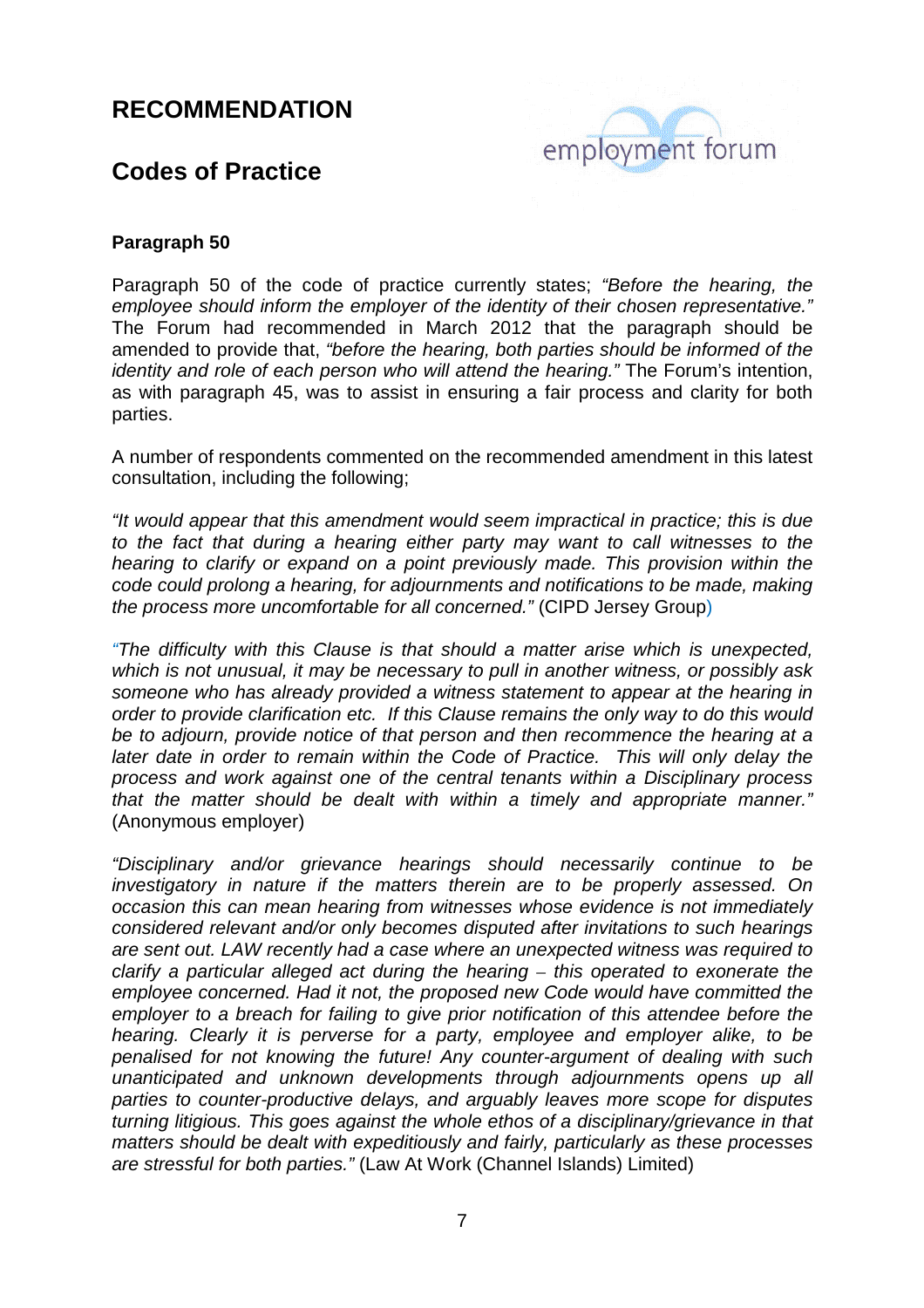

## **Codes of Practice**

"In relation to clause 50 by changing this so that both parties inform each other who might attend a hearing may not always be practicable. During Disciplinary Hearings witnesses may be called to support previous statements or clarify matters for either party." (The Jersey Chamber of Commerce)

#### **Other comments**

A number of other comments were received on the revised code of practice, as selection of which is included below;

"51(c) In relation to respond on the employee's behalf to any view expressed maybe mistaken by both parties in that there is some concern that certain representatives may understand that to mean that they are able to respond to questions on the employees behalf, even though it states it later in the paragraph that they cannot. 51 It states that a representative is not permitted to answer questions on behalf of the employee *–* however it could be read, only if the employee does not want them to do so." (The Jersey Chamber of Commerce)

"Para 37: Documents to be used in a disciplinary and grievance hearing should also be disclosed a reasonable time (say a minimum of three working days) in advance of the hearing." (Paul St. John Turner)

"A model grievance procedure: In practice, we would usually expect to see two stages to a grievance procedure; the second stage usually being an appeal. We cannot see that the model grievance procedure includes any appeal. Further, we are unsure as to why three separate stages are required. We are also unsecure why the number of days for responding to the grievance is increased at stages two and three." (Law firm)

 "The D&G Code summarises certain case law which may well be subject to change over time. Also, we would recommend that the Forum consider including further matters in the D&G Code covering, for example:

- preparing for a disciplinary or grievance meeting/hearing;

- how the disciplinary or grievance meeting/hearing should be conducted;

- what should be considered before deciding a disciplinary penalty or grievance outcome;

- time limits for warnings." (Law firm)

There was also some agreement that the code should be simplified, and perhaps reviewed completely; the Jersey Advisory and Conciliation Service and the CIPD Jersey Group commented on this.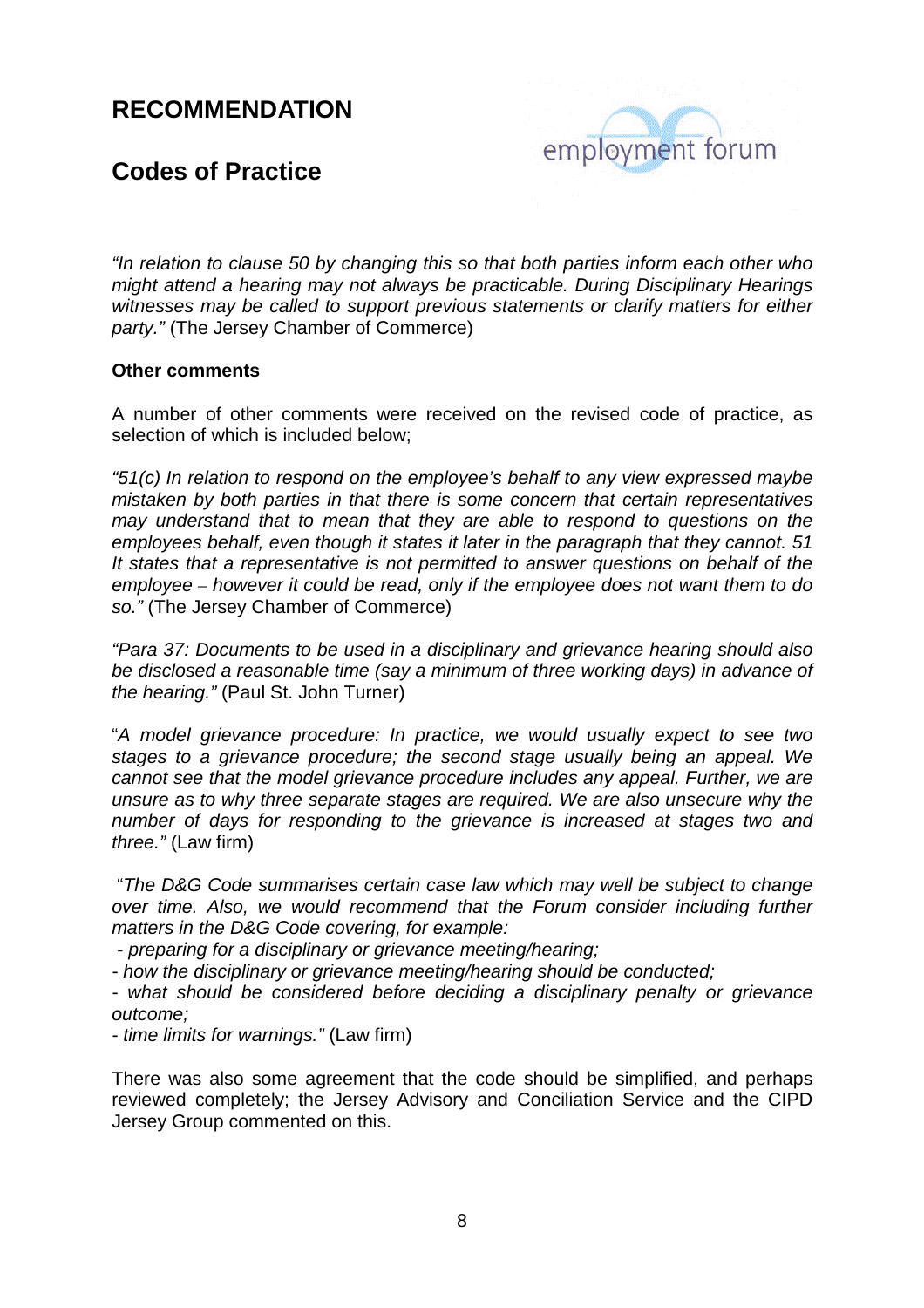

## **Codes of Practice**

#### **2. CODE 2 – Uninterrupted Rest Days**

The purpose of this code of practice was to provide guidance as to what counts as 'interrupted' rest for the purpose of the statutory rest day entitlement. The intention was to enable employers to make appropriate arrangements that meet the statutory requirement to provide 'uninterrupted' rest days where an employee spends time 'oncall' or 'on standby'. The draft code of practice that was circulated for consultation included only minor amendments, for example, to simplify, the title was changed from 'Entitlement to uninterrupted rest days' to 'Uninterrupted rest days'.

Three comments were received on this code of practice;

"I note the title has removed the word of entitlement. I believe this is an incorrect removal as the rest days' is an entitlement not a provision which an employee has to be provided such as a statutory obligation. We should therefore make it clear right from the beginning this is an entitlement not a statutory obligation." (Anonymous employer)

"The retention of 'Entitlement' in the title would, however, make for consistency and pre-empt lay readers' confusion that the Code has somehow demoted rest periods from being a statutory entitlement." (Law At Work (Channel Islands) Limited)

"Whilst codes of practice provide useful guidance for employees and employers in managing the employment relationship, they should not, in our view, seek to supplement the statute and/or seek to resolve some of the matters not dealt with in the statute. We are concerned, in particular, that the Rest Days Code and the Therapeutic Work Code seek to define terms laid out in statute. For example, the Rest Days Code seeks to define 'uninterrupted' ... These are matters of statute which can only be properly decided upon by the appropriate courts and tribunals." (Law firm)

#### **3. CODE 3 – Therapeutic Work**

The purpose of this code of practice was to provide guidance to persons undertaking therapeutic work-like activity and to schemes and organisations that provide therapeutic work-like activity to assist them in determining whether the relationship between two parties is that of employee and employer, or client and therapeutic work provider. The draft code of practice that was circulated for consultation had been revised to replace outdated references, as well as to remove paragraphs that were repetitious and unnecessary.

The comments relating to this code of practice included the following;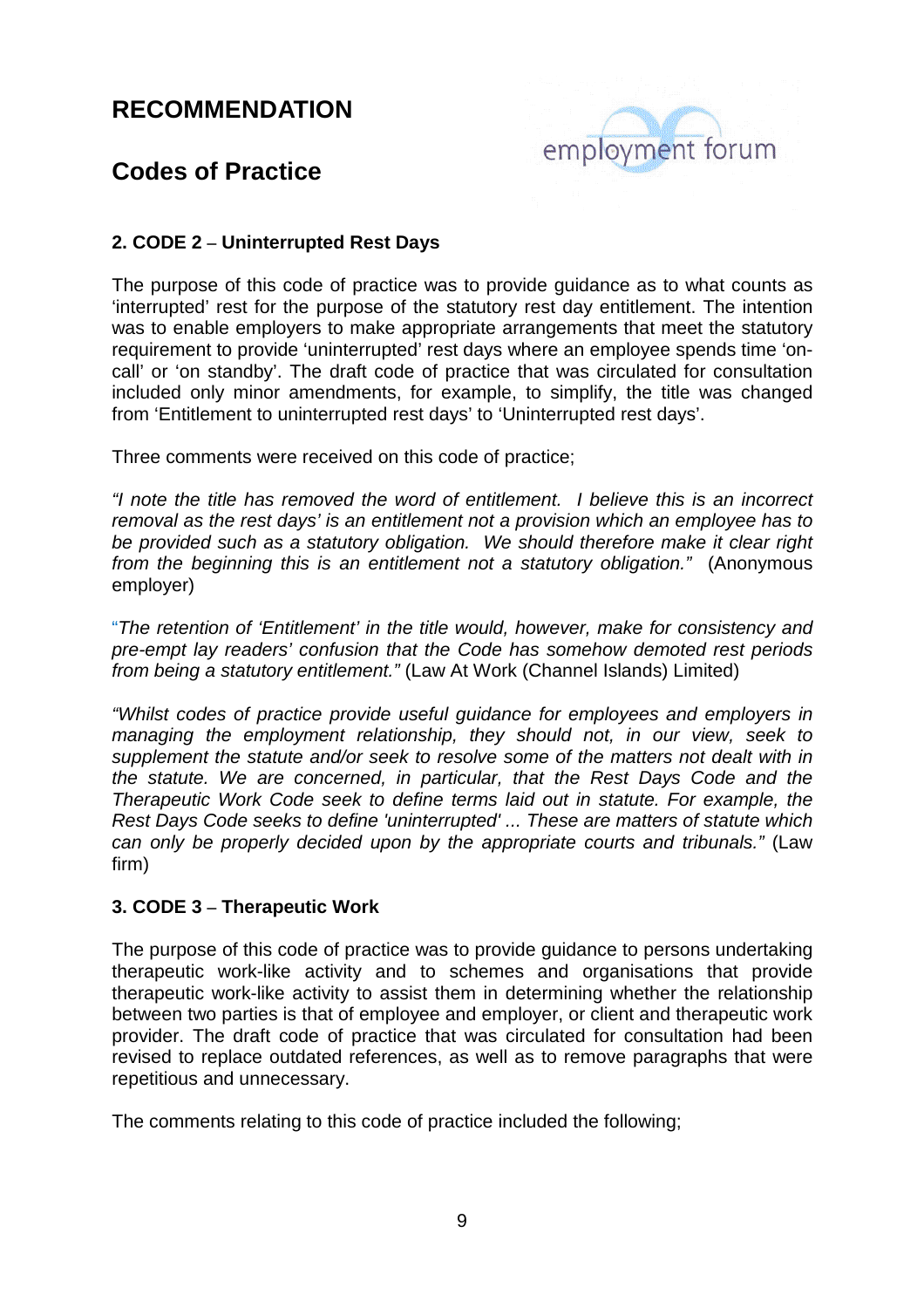# employment forum

## **Codes of Practice**

"Employers are likely to be most concerned that they do not create an employment relationship where they are assisting in providing therapeutic work. We have seen a significant movement in employment attitude towards risk and probably the most obvious example of this is in the movement of temporary staff to agencies, I can therefore see no reason why employers would not take exactly the same view to therapeutic work i.e. employment relationships should be minimised and risk should be minimised. In these circumstances the need for individuals to have therapeutic work, which is a vital element of the support society should be able to provide to those who are our most vulnerable, needs to be protected and therefore the Code of Practice should be supporting and assisting the employer to ensure there is no employment relationship and also the individual requiring therapeutic work by ensuring the Law does not put barriers in the way for those who are in need. Having reviewed the Code of Practice I do not believe it meets these standards. I believe it needs to be far more specific in giving employer's confidence that they can provide therapeutic work opportunities without putting themselves at risk. In today's world if we do not do so employers will walk away as for many of them it is not seen to be worth the risk, therefore leading to a significant loss of opportunity for those most in need. I would therefore urge the Forum to totally review this paper in order to ensure that the guidance is absolutely clear and that there is no prospect of determinations having to be made." (Anonymous employer)

"LAW's average client (over 100 employers in various Jersey industries) will not even entertain such vagaries: they will simply not engage therapeutic and/or potential therapeutic workers thereby depriving both employer and worker alike of this socially important opportunity. This is surely not the Code's desired outcome." (Law At Work (Channel Islands) Limited)

"It is imperative that employers remain pro-active in trying to provide work experience/placements for therapeutic workers. The employment law does not assist this, as therapeutic work schemes are not exempt from the law. The codes than become difficult manage and therefore it is the employment law that needs changing and not the codes." (CIPD Jersey Group)

The Forum has not been directed by the Minister to consider whether to exclude therapeutic work from the Employment Law as part of this consultation. The Forum had recommended to the Minister in May 2009 that it is unlikely to be appropriate to specifically exclude from the protection of the Employment Law those who are being provided with training or assistance in seeking work under a government provided scheme. The Forum anticipated that more detailed principles would be required if such an exemption were to be supported and the specific scenarios in which an exemption would apply would need very careful considered so as not to cause injustice and detriment to those therapeutic workers who are capable of open employment. The stakeholders involved in that consultation did not advocate an exemption from the minimum wage. It was clear to the Forum that an exemption for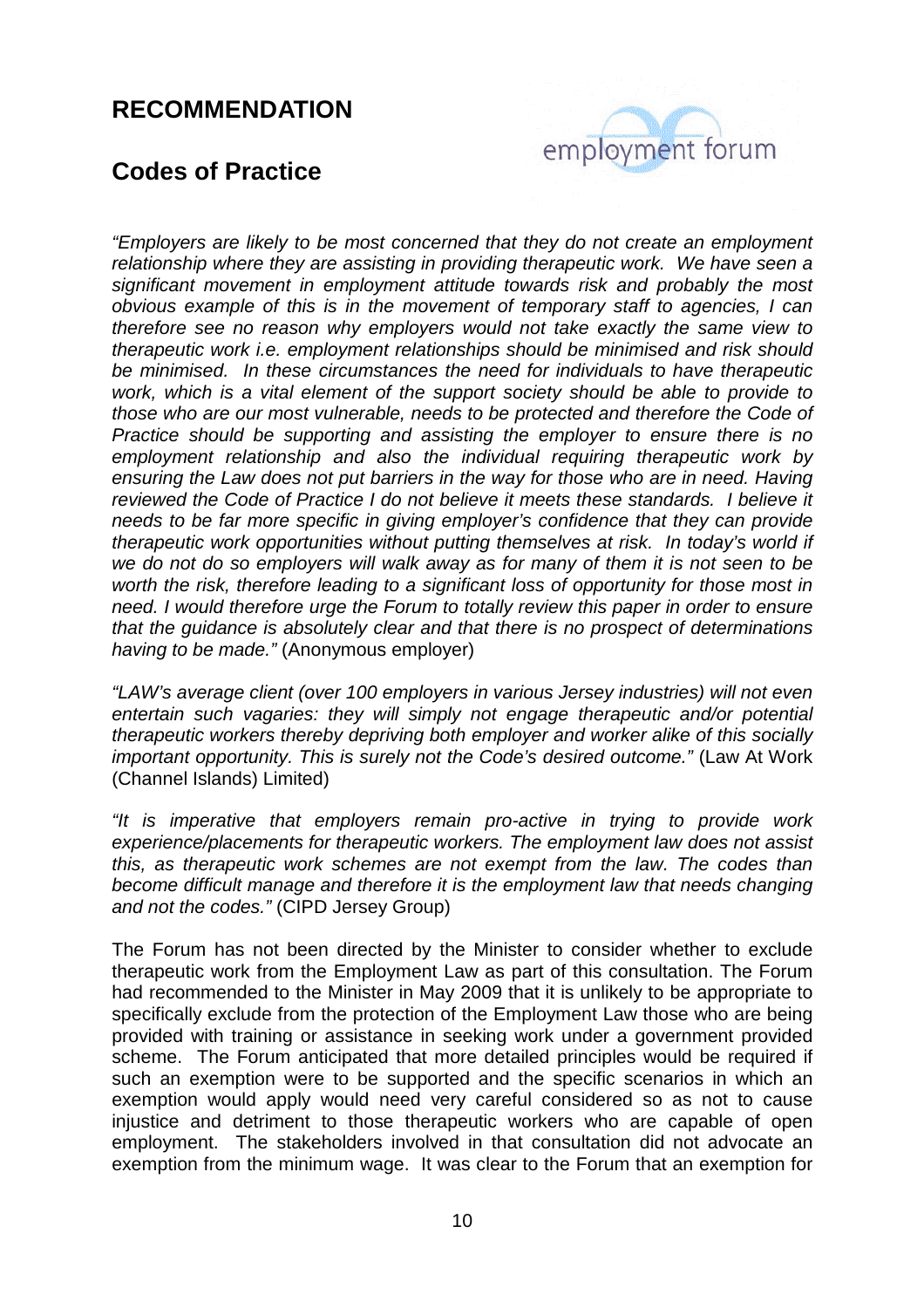

## **Codes of Practice**

all therapeutic workers is not appropriate, as some people, whilst continuing to fall within the remit of schemes such as JET, will be working in open employment, and therefore they should be entitled to the protection of the Employment Law, including the minimum wage.

Comments from respondents relating to the test of employee status were as follows;

"The Code totally ignores two of the fundamental legal tests (of personal service and control) relating to employment status; treats the third test of mutuality as conclusive of an employment relationship (when it is not) and elevates 'payment' from one of many potentially indicative factors (in the third test of control) to a test in its own right. Further, there is no consideration at all given to the interplay with other contractual principles (such as the contracting parties' intentions) which can, in certain circumstances, trump all the foregoing. Accordingly, the Code goes beyond primary legislation (codified and case authorities); is inconsistent with the same; and, if implemented, would put adjudicators in the awkward position of having to dismiss and thereby discredit the Code in favour of correct application of the law and/or possibly lead to bad law and higher frequencies of appeal to the Royal Court. Often employment status is never certain unless or until an enquiring court so pronounces and in such uncertainty." (Law At Work (Channel Islands) Limited)

"Equally important is the unintended repercussion the Code could have on nontherapeutic workers. The definition of 'therapeutic' is too broad and could apply to a whole assortment of non-therapeutic workers including: Project Trident; Advance to Work; Advance to Work Plus; individuals on parole; and a whole host of work experience candidates seeking placements. Similarly, judgment by analogy to the Code could affect the determination of employment status of zero hour and/or agency workers." (Law At Work (Channel Islands) Limited)

"It appears that this code fails to recognise all four tests that the Tribunal should consider when identifying who is or who is not an employee, therefore could this code be counter productive. This may have the adverse effect of what the code is trying to achieve." (CIPD Jersey Group)

"What the Forum has failed to mention is that these new codes also change the well established tests that the Employment Tribunal uses to establish "who is an employee?". These new codes now stipulate quite clearly that the Tribunal will have to rely on just two tests – Mutual Obligation and Payment – to decide if someone is an employee. However it seems that these codes shift the emphasis from mutual obligation to payment as being the main test. The codes should not be directing the Tribunal in this way. Over 40 years of case law in the UK have established legal tests (which our Tribunal do look to for case law) to see who is an employee – Payment however is not one of them! " (The Jersey Chamber of Commerce)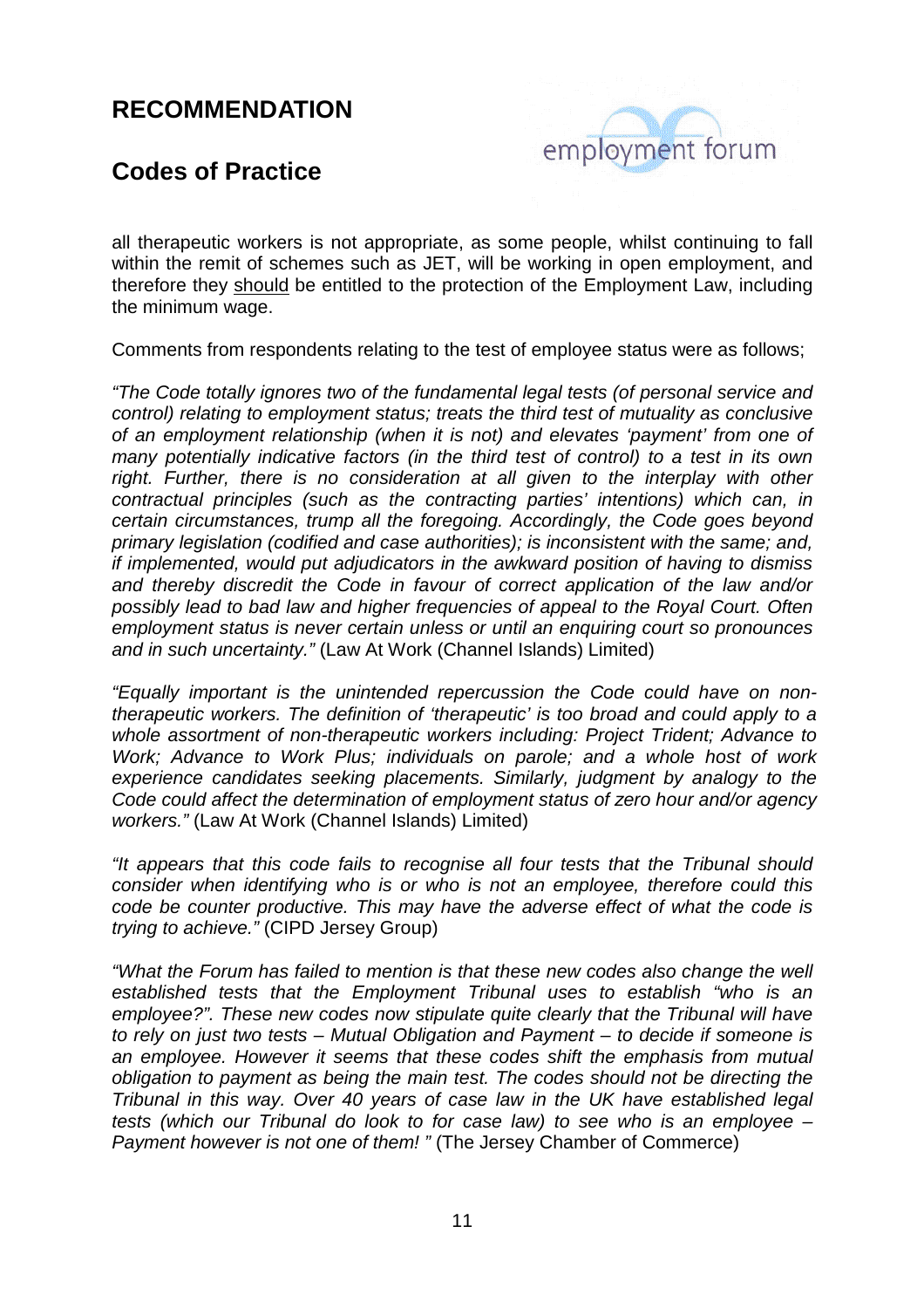

## **Codes of Practice**

"We are concerned, in particular, that ... the Therapeutic Work Code seeks to define the employee/employer relationship. These are matters of statute which can only be properly decided upon by the appropriate courts and tribunals." (Law firm)

The Forum notes that the code has not redefined the tests that a Tribunal is likely to apply in determining employee status; it states "When the Tribunal or the courts consider whether a person is an employee for the purpose of the Employment Law, in the absence of further evidence being presented, the following factors, as set out in (a) to (d) are **likely to be considered**".

The code does not stipulate that the Tribunal must only rely on these two tests. The equivalent UK guide also sets out the same advice, however the Forum notes that this guidance perhaps focuses on payment because the UK guide specifically relates to whether therapeutic workers are entitled to receive the minimum wage.

There are no decisions of the Tribunal that directly relate to the issue in question. Respondents refer to "well-established legal principles" relating to the employment status. The Employment Tribunal has made a small number of decisions relating to employee status, however these have related to whether an individual is employed or **self-employed**.

The most recent Tribunal decision relates to an interim hearing in July 2012 in the case of Haggar v Salty Dog Bar and Bistro<sup>2</sup>. The written decision states; "It is important that the Tribunal does not adopt a checklist approach to the employment relationship by weighing up each of the factors as listed in the first part of this decision as being indicative of employment or not. Instead the Tribunal must, 'consider all aspects of the relationship, no single one in itself being decisive and each of which may vary in weight and direction, and having given such balance to the factors as seems appropriate, to determine whether the person was carrying on business on his own account', per Sir John Donaldson MR in O'Kelly and ors v Trusthouse Forte plc 1983 ICR 728."

The difficulty with applying existing tests to a client-service provider relationship is that some of these tests may appear to be irrelevant to the relationship in question and others may appear to demonstrate that there is an employee-employer relationship.

Prior to the Employment Law coming into force, it is understood that therapeutic client agreements were intentionally drafted in a similar way to employment contracts and there was a perceived risk that an employment relationship might be created. Having discussed the revised draft code of practice with a representative of the Jersey Employment Trust, the Forum understands that, since the Employment Law

 $\overline{a}$ 

<sup>2</sup>www.jerseylaw.je/Judgments/JET/Documents/Display.aspx?url=2012\2012-07-26-Haggar-38- 2012.htm&JudgementNo=38/2012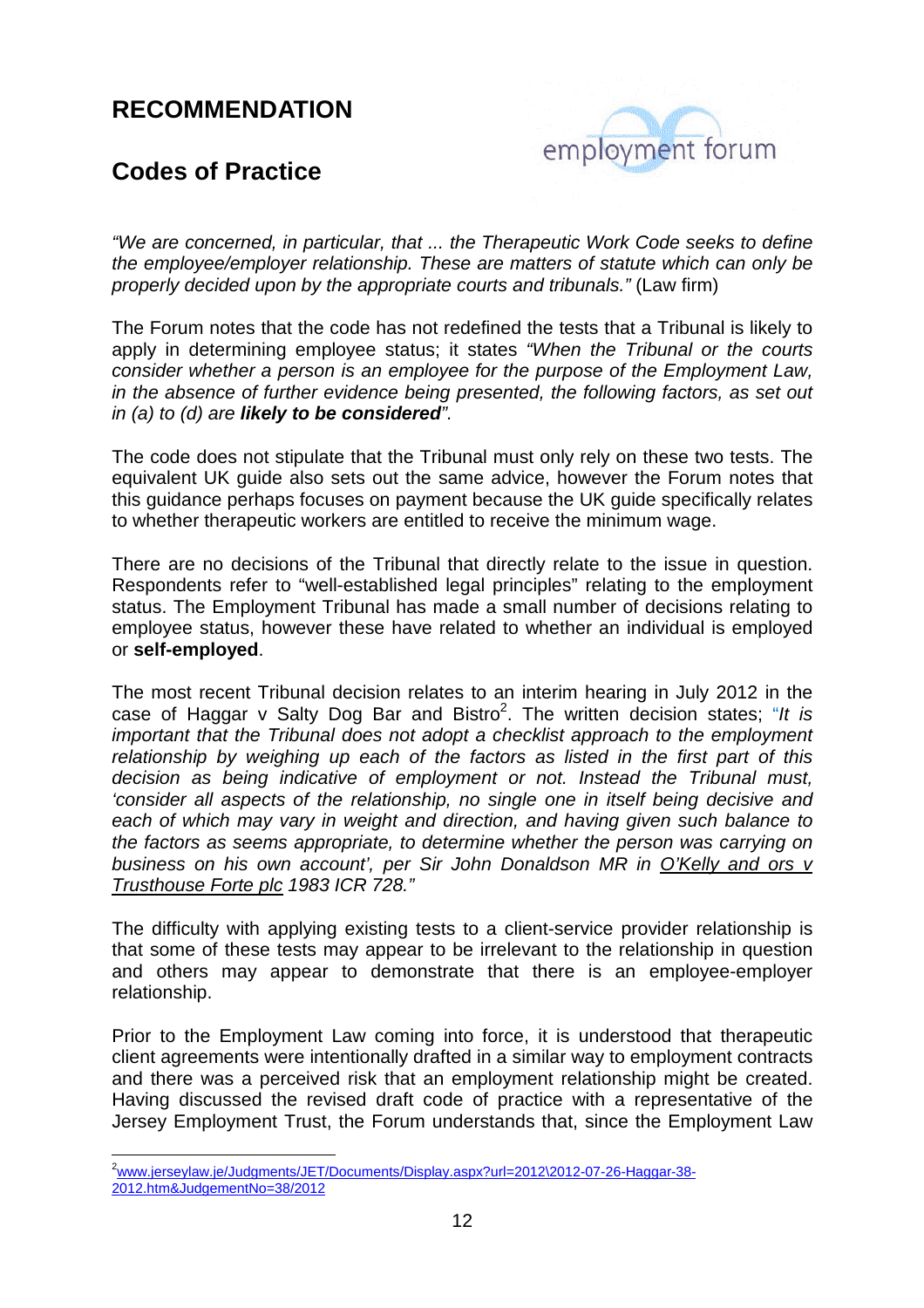

## **Codes of Practice**

and this code of practice were introduced in 2005, this practice has ceased and those who provide and arrange therapeutic work are now clear on what is, and is not, employment. Schemes that were previously paying low 'therapeutic' wages (e.g. £3 per hour) are now paying the minimum wage or above where a person is undertaking therapeutic **work**. Where a therapeutic scheme is not providing work, it is made very clear that they are providing voluntary work experience and training to clients, for the client's benefit.

#### **SECTION 3 – RECOMMENDATIONS**

The Forum considers that codes of practice are intended to set out the basic requirements of fairness and standards of reasonable behaviour that are applicable in most cases; setting out the principles for handling certain situations. A guide, on the other hand, provides detailed advice that will be helpful in general cases and in individual cases.

The Forum notes that the UK has issued only three codes of practice relating to its employment legislation. In addition to the code of practice setting out 'disciplinary and grievance procedures', the other two codes of practice relate to time off for trade union activities and the disclosure of information to trade unions. Whilst other jurisdictions including the UK, Isle of Man and Guernsey have issued codes of practice relating to disciplinary procedures, the Forum is not aware of any other jurisdictions that have issued codes of practice relating to therapeutic work or rest days.

The Employment Law does not refer to the application or intended subject matter of codes of practice, other than a reference in Article 65 to the codes of practice that have been issued under the Employment Relations Law relating to trade union action. The Employment Law does not require codes of practice to be issued on any matter.

#### **Summary of recommendations**

CODE 1 – The Forum recommends that the Minister should approve a new code of practice on disciplinary and grievance procedures, a draft of which is included at the Annexe to this recommendation.

CODE 2 – The Forum recommends that, instead of approving a code of practice, the Minister should request an amendment to the Employment Law that provides a definition of 'uninterrupted' rest days.

CODE 3 – The Forum recommends that the Minister should request that JACS prepares guidance to replace the therapeutic work code of practice.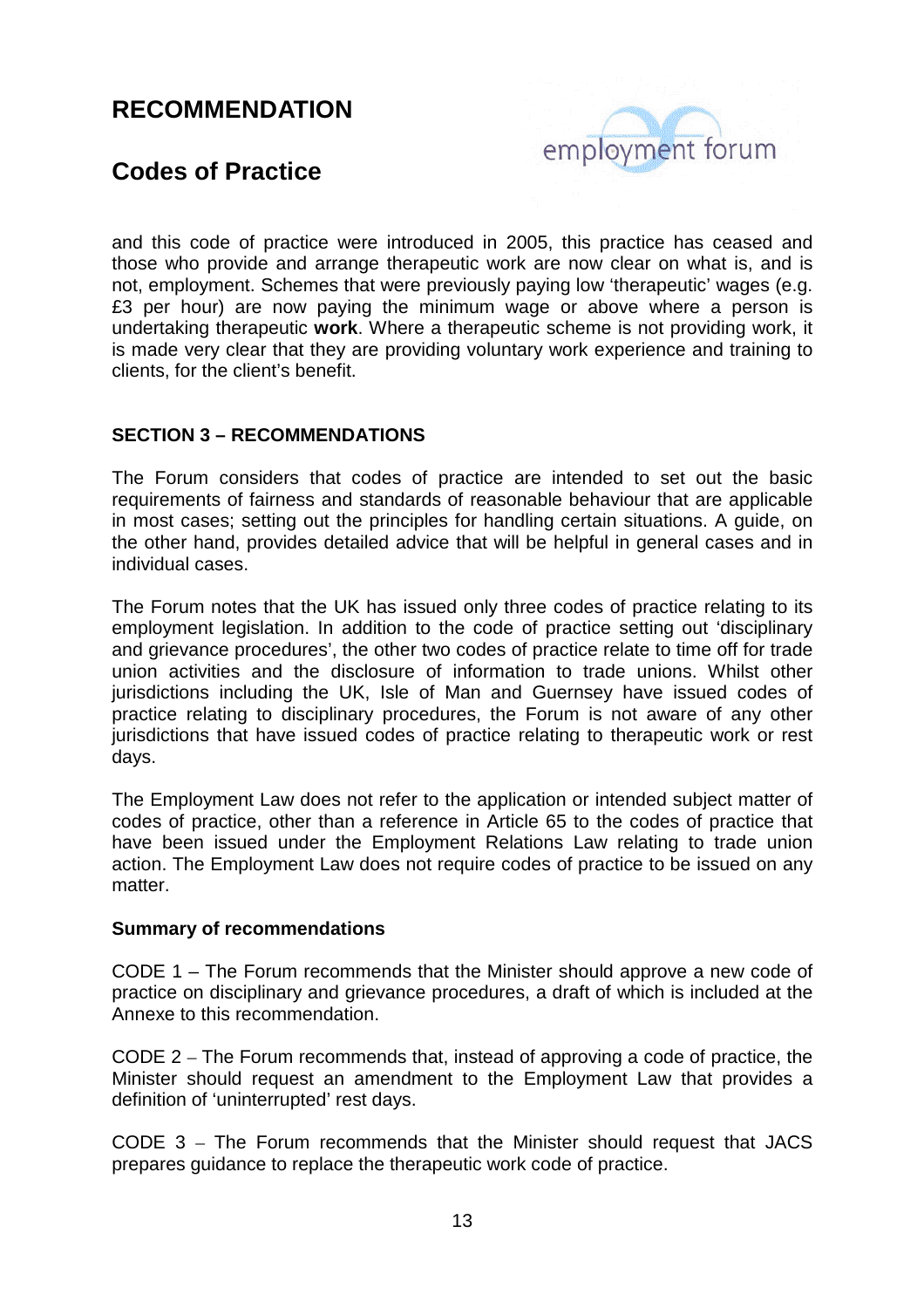

## **Codes of Practice**

#### **1. CODE 1 – Disciplinary and Grievance Practice and Procedures**

The Forum has concluded that, rather than modifying and revising individual elements of the code of practice, it is likely to be beneficial to provide a simplified procedure, having taken into account the following points:

- 1. The current code of practice is overly complicated and does not provide a clear, step-by-step procedure for an employer to follow.
- 2. The latest (2009) ACAS code of practice on disciplinary procedures<sup>3</sup> clearly sets out the required process and uses key points and headings to lead the employer through an appropriate procedure. Jersey's current code of practice was prepared in 2005 and was based very closely on an earlier version of the ACAS disciplinary and grievance code of practice.
- 3. The consultation responses included some detailed suggestions for improvements to this code of practice. If the code of practice is completely revised, some of these suggestions may become immaterial due to the extent of the re-draft.
- 4. The Forum had recommended two changes to the code of practice in 2012 (paragraphs 45 and 50). The consultation has revealed that certain employers and employer representatives continue to oppose those recommended changes.
- 5. Article 2B of the Employment Law provides that if it appears to a court or the Tribunal that any provision of a code is relevant to any question arising in the proceedings, the court or Tribunal **shall (i.e. must)** take that provision into account in determining the question. The Forum agreed that it must carefully consider what particular procedures the code of practice directs the Tribunal to take into account.
- 6. The Forum is not aware of any Employment Tribunal cases that have relied upon the current code of practice, nor any employers that have relied upon the code of practice in their evidence to the Tribunal. There is little evidence generally that employers and employees are relying on the code of practice to guide their disciplinary procedures.
- 7. The code of practice should not refer to Tribunal decisions or precedent because this can become out of date quickly and Tribunal decisions might be overturned. The Tribunal should be able to react to changes in best practice and should not be bound by outdated concepts.

 $\overline{a}$ <sup>3</sup> www.acas.org.uk/index.aspx?articleid=2174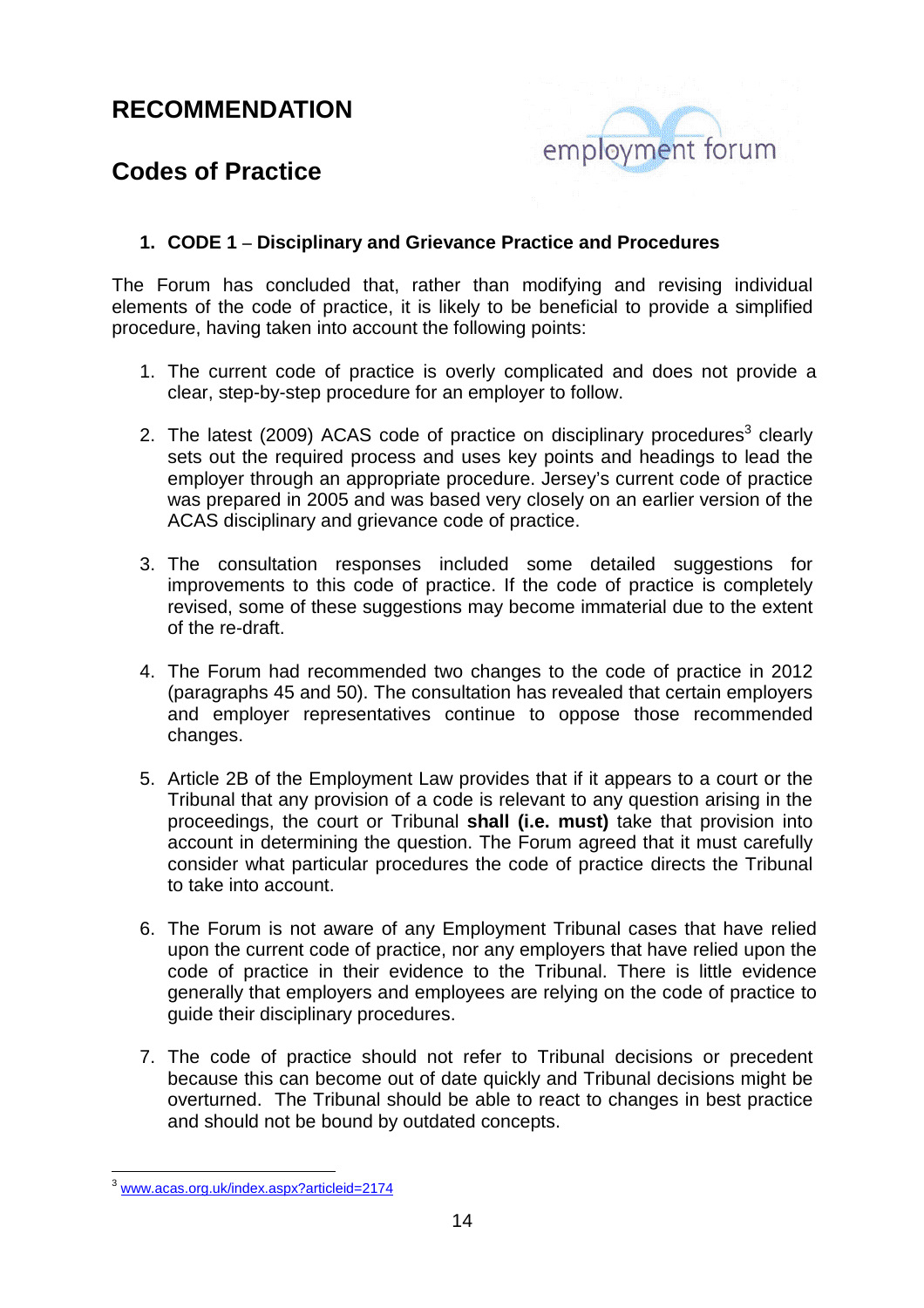

## **Codes of Practice**

- 8. The recent review of the Employment Tribunal's decisions in 2012 identified that some employers are unaware of the requirements of the Employment Law and identified a need to increase employers' awareness of the need to provide fair warning of dismissal or redundancy.
- 9. The underlying principles are the same for all employers and employees and so the code of practice must be appropriate for all sizes of business.

The Forum recommends that the Minister should approve the revised draft code of practice which is included in the Annexe to this recommendation. The Forum notes that, before approving a code of practice, the Minister is required to place a notice in the Jersey Gazette making the code of practice available for inspection and inviting representations. There will therefore be a further opportunity for interested parties to submit their comments on the revised draft.

The Forum considers that the revised draft code of practice would provide greater clarity and a more straightforward approach that provides sufficient flexibility for any size of business. The revised draft code of practice covers the fundamental principles of a fair process which are set out in a logical order, using clearer language. Some of the more detailed provisions are included in appendices and would not form part of the code of practice itself.

#### **2. CODE 2 – Uninterrupted Rest Days**

Article 10 of the Employment Law provides the following entitlement to weekly rest periods;

- (1) Subject to paragraph (2), an employee shall be entitled to an uninterrupted rest period of not less than 24 hours in each 7-day period during which the employee works for his or her employer.
- (2) If the employer and the employee so agree in a relevant agreement, an employee shall be entitled to either –
	- (a) 2 uninterrupted rest periods each of not less than 24 hours in each 14-day period during which the employee works for his or her employer; or
	- (b) one uninterrupted rest period of not less than 48 hours in each such 14-day period,

in place of the entitlement provided for in paragraph  $(1)$ . [10]

The Employment Law does not define an 'uninterrupted rest period'.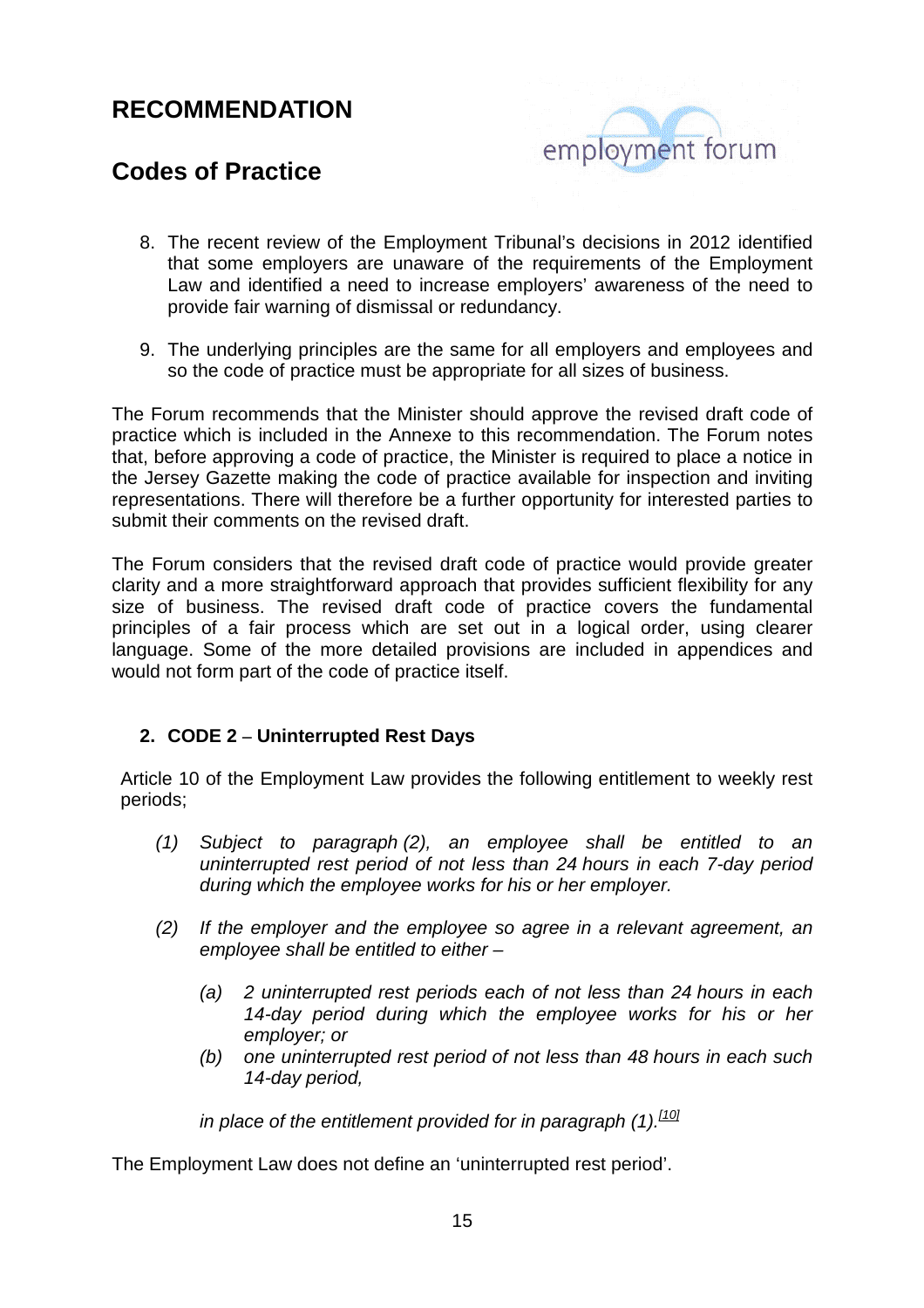## employment forum

## **Codes of Practice**

When the Employment Law was being prepared in 2004, concerns were expressed by some employers that the rest day provisions could pose problems for organisations that rely on call-out and standby arrangements because it is not clear whether time spent on-call or on standby can count as uninterrupted rest.

The Forum consulted in 2004 and presented a recommendation to the former Employment and Social Security Committee that;

- "A definition of 'uninterrupted' should be provided and that a rest period should be considered to have been interrupted if, either contractually, or due to business requirements, the employee is **required** by the employer to do one of the following on their rest day;
	- take a work related action, either at home or on the telephone, or
	- attend the workplace, or
	- be at or near the place of work.
- If a rest day is interrupted, compensatory rest must be made available within 14 days of the rest days that were interrupted.
- Subject to appropriate advice, provision should be made in a code of practice rather than legislation, as this is a complex issue that would not easily be incorporated into the Employment Law."

Jersey is not required to implement the European Working Time Directive however it provides some useful guidance. The Directive defines 'working time' as "any period during which the worker is working, at the employer's disposal and carrying out his activity or duties, in accordance with national laws and/or practice. The Working Time Directive has been clarified and interpreted through a number of rulings in the European Court of Justice. The SIMAP $4$  judgment defined all time when the worker was required to be present on site as actual working hours, for the purposes of work and rest calculations. The Jaeger<sup>5</sup> judgment confirmed that this was the case even if workers could sleep when their services were not required**.** The UK Working Time Regulations include the following definition of 'working time' –

- (a) any period during which he is working, at his employer's disposal and carrying out his activity or duties,
- (b) any period during which he is receiving relevant training, and
- (c) any additional period which is to be treated as working time for the purpose of these Regulations under a relevant agreement;

 $\overline{\phantom{a}}$ 4 Sindicato de Médicos de Asistencia Pública v Conselleria de Sanidad y Consumo de la Generalidad Valenciana, 2000

<sup>5</sup> Landeshauptstadt Kiel v Jaeger, 2003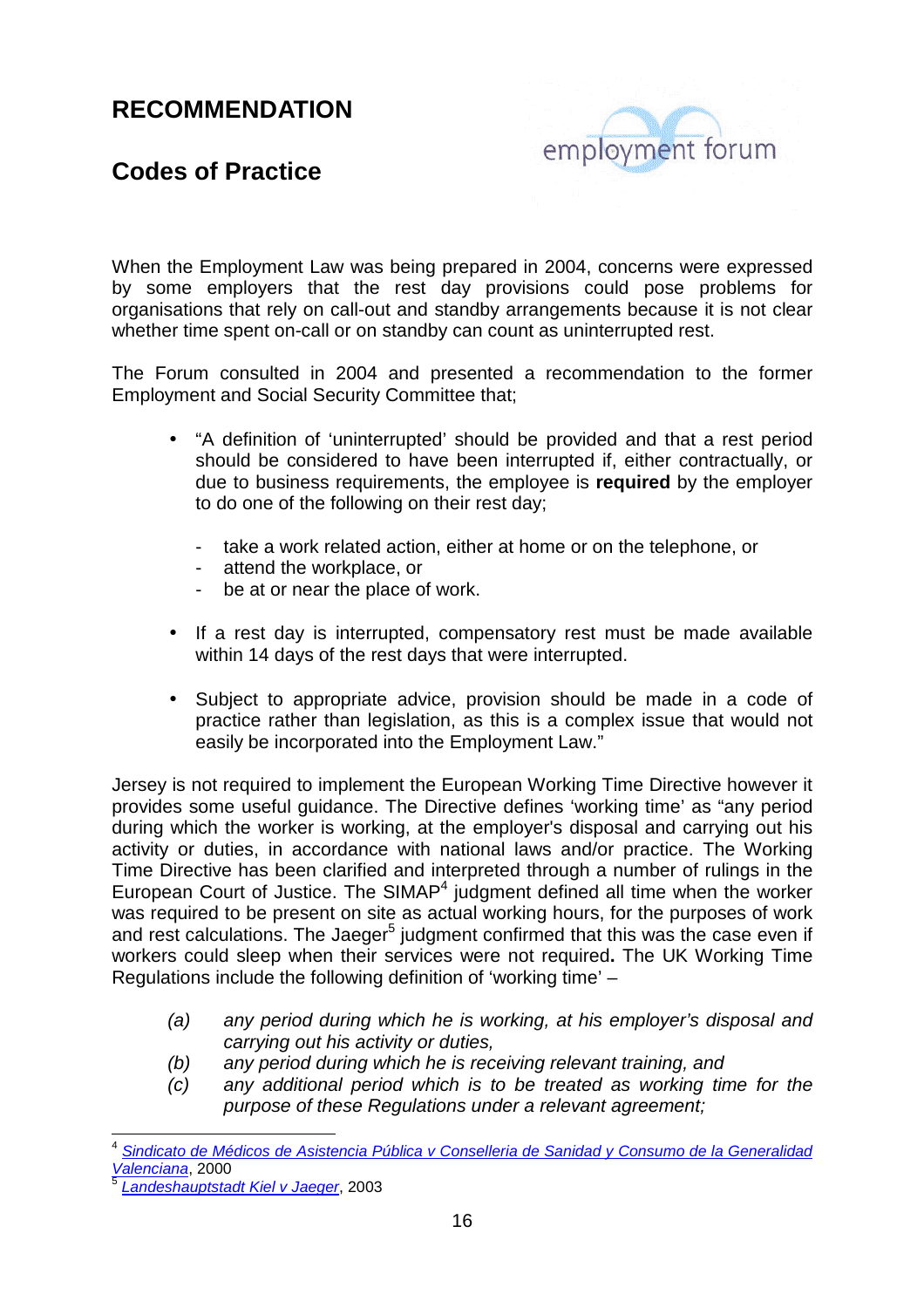# employment forum

## **Codes of Practice**

The Forum considers that it is inappropriate for a code of practice to attempt to define a term that is set out in the Employment Law and recommends that the code of practice should be replaced with an amendment to the Employment Law that provides a definition of an 'uninterrupted' rest day.

The Forum is not aware of any Jersey Employment Tribunal case that has relied upon the code of practice or that has related to the application of the code of practice. Nor is the Forum aware of any particular concerns relating to the provisions as set out in the code of practice.

The Forum recommends that the Minister should not approve a revised code of practice under the Employment Law and that the following rules should be presented to the Law Draftsman for the preparation of an amendment to the Employment Law.

A rest period is uninterrupted as long as the employee is **not required** by the employer to do any of the following on their rest day;

- (a) to be available at the employers' disposal to take a work related action away from the workplace
- (b) attend the workplace, or
- (c) be at or near the workplace.

A rest day is uninterrupted if an employee does any of (a), (b) or (c) without being required to do so by the employer.

If a rest day is interrupted, compensatory rest must be made available within 14 days of the rest days that were interrupted.

The Forum recommends that, in addition, JACS should be requested to provide guidance about the interruption of rest days in different scenarios including; on-call and standby arrangements, in services where an uninterrupted provision of service is required, in emergency services, where there is a requirement for emergency overtime in crisis situations, and indications of any additional details or arrangements that an employer might wish to set out in written terms of employment or a collective agreement.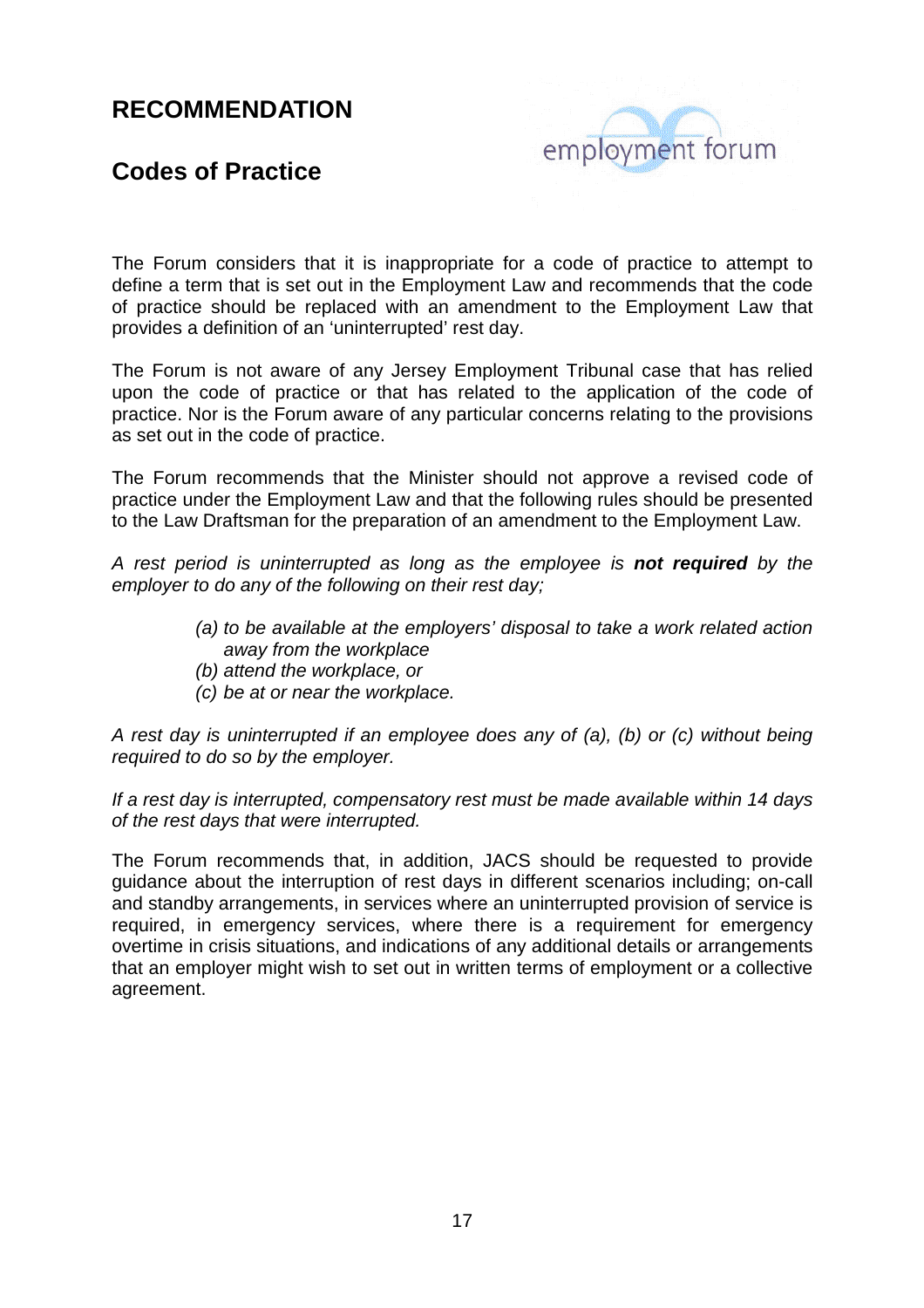

## **Codes of Practice**

#### **3. CODE 3 – Therapeutic Work**

Article 1A of the Employment Law defines employer and employee as follows;

"(1) In this Law  $-$ 

- (a) "employer" means a person who employs another person; and
- (b) "employee" means a person who is employed by an employer.
- (2) For the purposes of paragraph (1), a person is employed by another person if the first person works for the second person under a contract of service or apprenticeship with the second person.
- (3) For the purposes of paragraph (1), a person is also employed by another person if the first person enters into any other contract with the second person under which –
	- (a) the first person undertakes to do, or to perform personally, work or services for the second person; and
	- (b) the status of the second person is not that of a client or customer of any profession or trade or business undertaking that is carried on by the first person.
- (4) It is immaterial whether a contract to which paragraph (2) or paragraph (3) refers is express or implied.
- (5) If the contract is express, it is immaterial whether it is oral or in writing."

A person is employed by another person if the first person works for the second person under a contract of service or apprenticeship with the second person. It could perhaps be argued that a person who is being provided with a service as a client of a therapeutic scheme cannot be an employee, even if there is some form of agreement regarding the obligations of the two parties. Whilst a therapeutic arrangement may be set out in an agreement of some sort, it seems unlikely that a genuine therapeutic arrangement would be viewed by a Tribunal as a contract of service or apprenticeship, whether express or implied.

Whilst a therapeutic arrangement will inevitably require the first person to **personally**  undertake what is required (e.g. training, work experience), and the arrangement might involve the first person undertaking work-like activity for the second person, ultimately the first person is not undertaking work or a service for the second person. The second person is providing a service to the first person.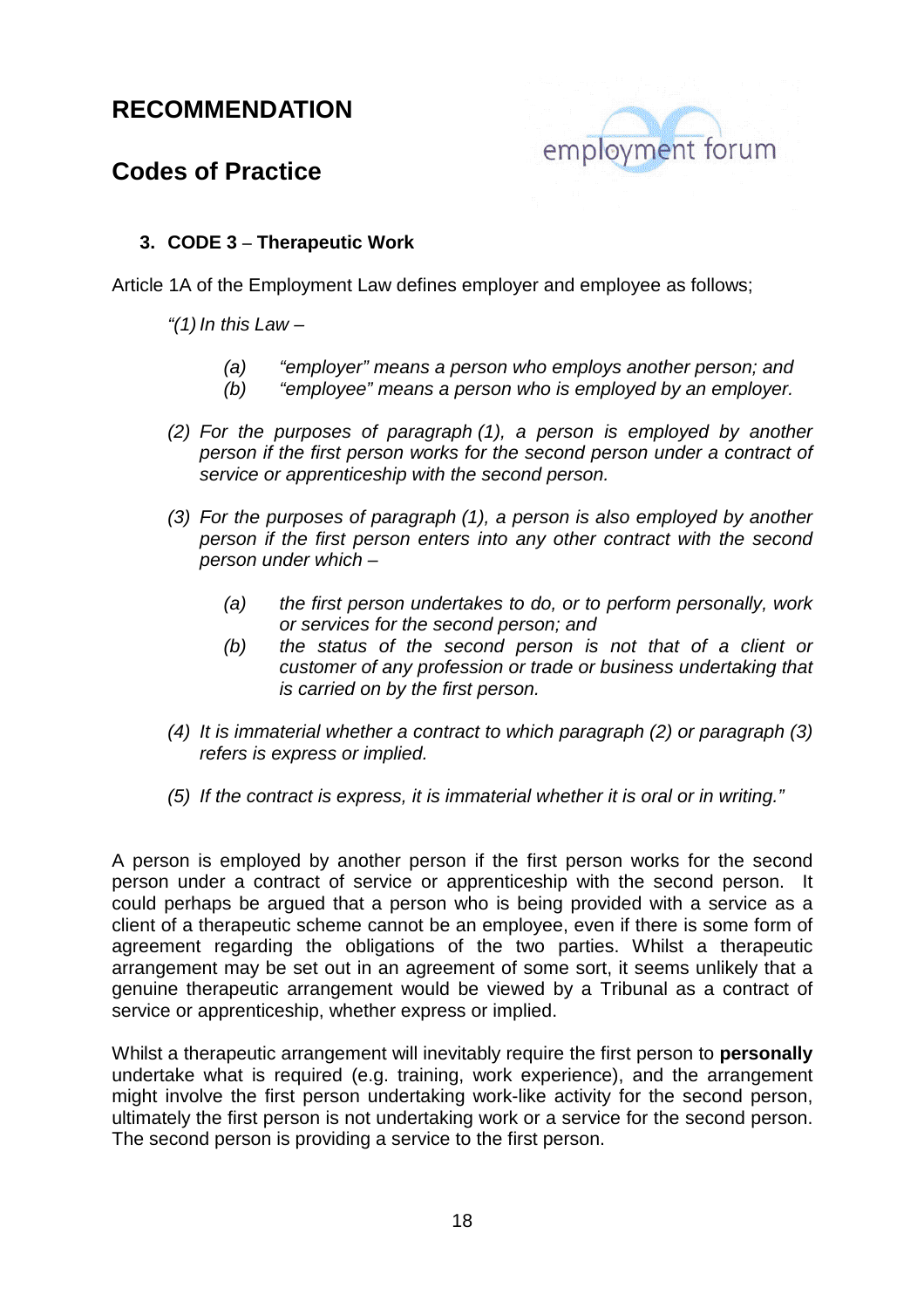

## **Codes of Practice**

The lack of certainty may continue to be a concern for some because relevant departments and agencies need to give clear guidance on what constitutes employee status to ensure they are not adversely affected by confusion about the legal position. However concerns appear to have reduced due to changes in the therapeutic schemes that are being provided, as well as the code of practice.

Jersey's code of practice was closely based on a UK guide that was developed based upon four criteria recommended by the Low Pay Commission (LPC) in 2003. The LPC recommended that, if the four criteria are met, it should be permissible for an individual doing such therapeutic activity to receive some payment without becoming entitled to the minimum wage. The LPC recommended that, if any of the criteria are not met, the activity should be regarded as work and attract the minimum wage.

A representative of the Jersey Employment Trust advised that these four criteria are helpful, even if provided in a guide instead of a code of practice.

If the code of practice is to be replaced with guidance, it is likely to continue to be helpful to set out what factors the Tribunal might consider in order to reduce uncertainty around therapeutic work-like activity, but it will be necessary to review the advice that is given on the factors that the Tribunal might take into account. The focus of the guidance should be shifted away from pay because the guide would relate to employment rights generally, rather than the right to receive the minimum wage (as in the UK).

The basic principle is that an individual is an employee, unless the employer can demonstrate otherwise. The four criteria relate to activity that is purely therapeutic rather than productive so that where any work designated as 'therapeutic' is in fact equivalent to that undertaken in open or supported employment, affected individuals would be entitled to the minimum wage and the other protections offered by the Employment Law.

The difficulty with applying existing tests to a client-service provider relationship is that some of these tests may appear to be irrelevant to the relationship in question and others may appear to demonstrate that there is an employee-employer relationship.

**Control** – The service provider is likely to have some direct control over what the individual does, e.g. the hours of work-like activity, the method of working. Whilst an independent contractor may retain control over such factors, a client is likely to have to accept the service as it is provided without being able, for example, to dictate the hours in which they are provided with that service.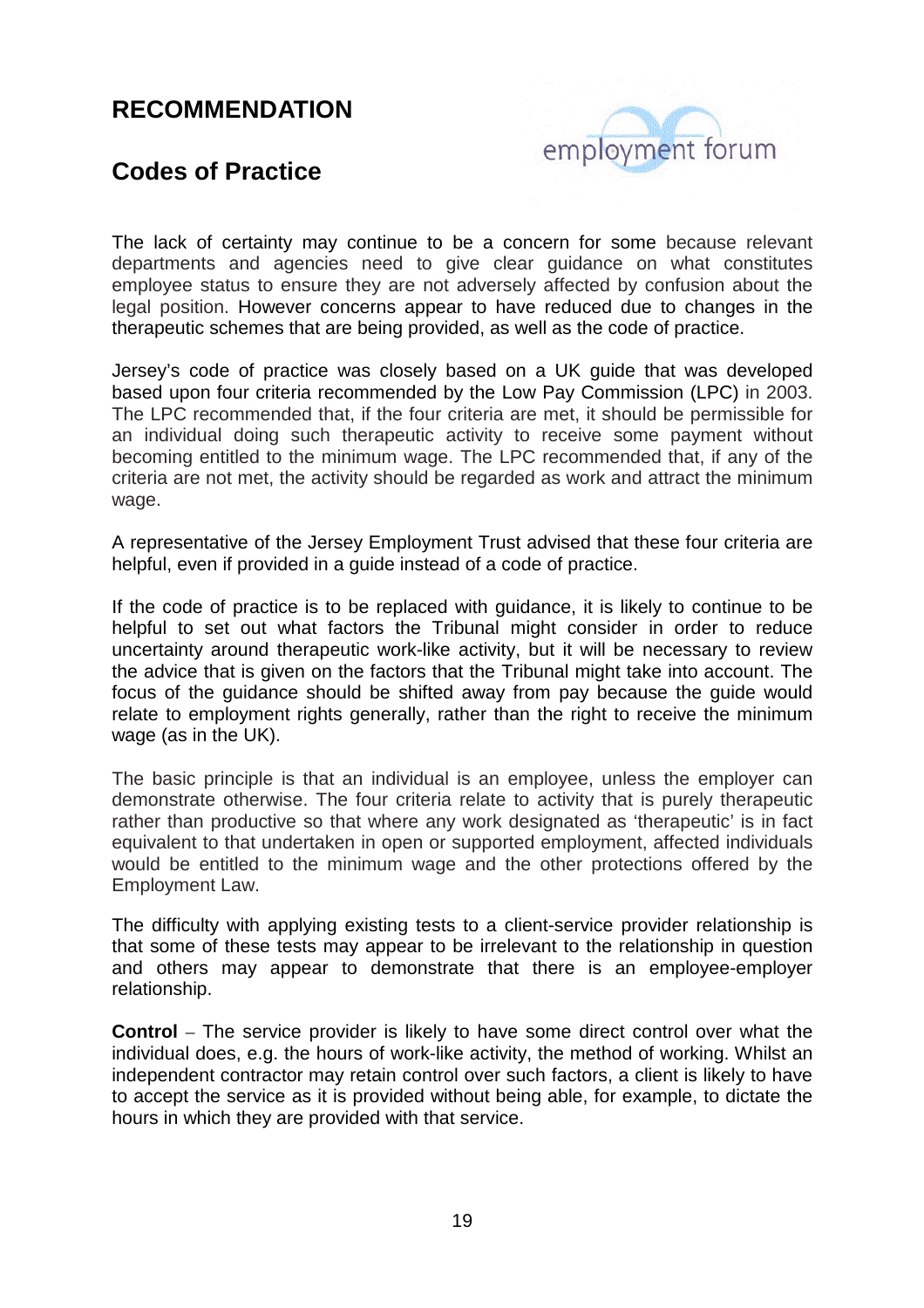

## **Codes of Practice**

**Mutuality of obligation** – The parties are likely to have some sort of obligation to each other. In a contract of service this is usually expressed as being an obligation on the employer to provide work and an obligation on the employee to accept and perform the work offered. A therapeutic arrangement may be set out in an agreement which could give the appearance of an employment contract.

**Personal performance** – A therapeutic arrangement will inevitably require the first person to personally undertake what is required (e.g. training, work experience), and the arrangement might involve the first person undertaking work-like activity for the second person, but ultimately the first person is not undertaking work or service for the second person. The second person is providing a service to the first person.

**Integration test** – the extent to which the employee is integrated into the employer's organisation, for example, does the worker enjoy the same benefits of the other employees, is he subject to the employer's disciplinary process.

**Economic reality test** – is the person independent of the organisation that he is undertaking work-like activity for, e.g. is the person performing services as a person in business on his own account?

**Multiple or mixed test** – The following 3 questions are asked:

- (i) did the worker agree to provide his or her own work and skill in return for remuneration?
- (ii) did the worker agree expressly or impliedly to be subject to a sufficient degree of control for the relationship to be one of master and servant?
- (iii) were the other provisions of the contract consistent with it being a contract of service?

Since levels of unemployment have increased in Jersey, the use of voluntary work experience and training schemes, for example those provided by the Social Security Department, have also increased whereby a person is undertaking work-like activity as a client of a scheme, rather than as an employee of an employer. If JACS guidance is prepared, it could deal with this matter more widely, rather than being isolated to therapeutic work.

The Forum recommends that, in the preparation of a new guide, legal advice should be taken so that appropriate indications are given on the factors that the Tribunal might take into account in determining whether a person is an employee or a client, whether of a therapeutic work scheme, or any other voluntary work experience or training scheme that provides a service to clients.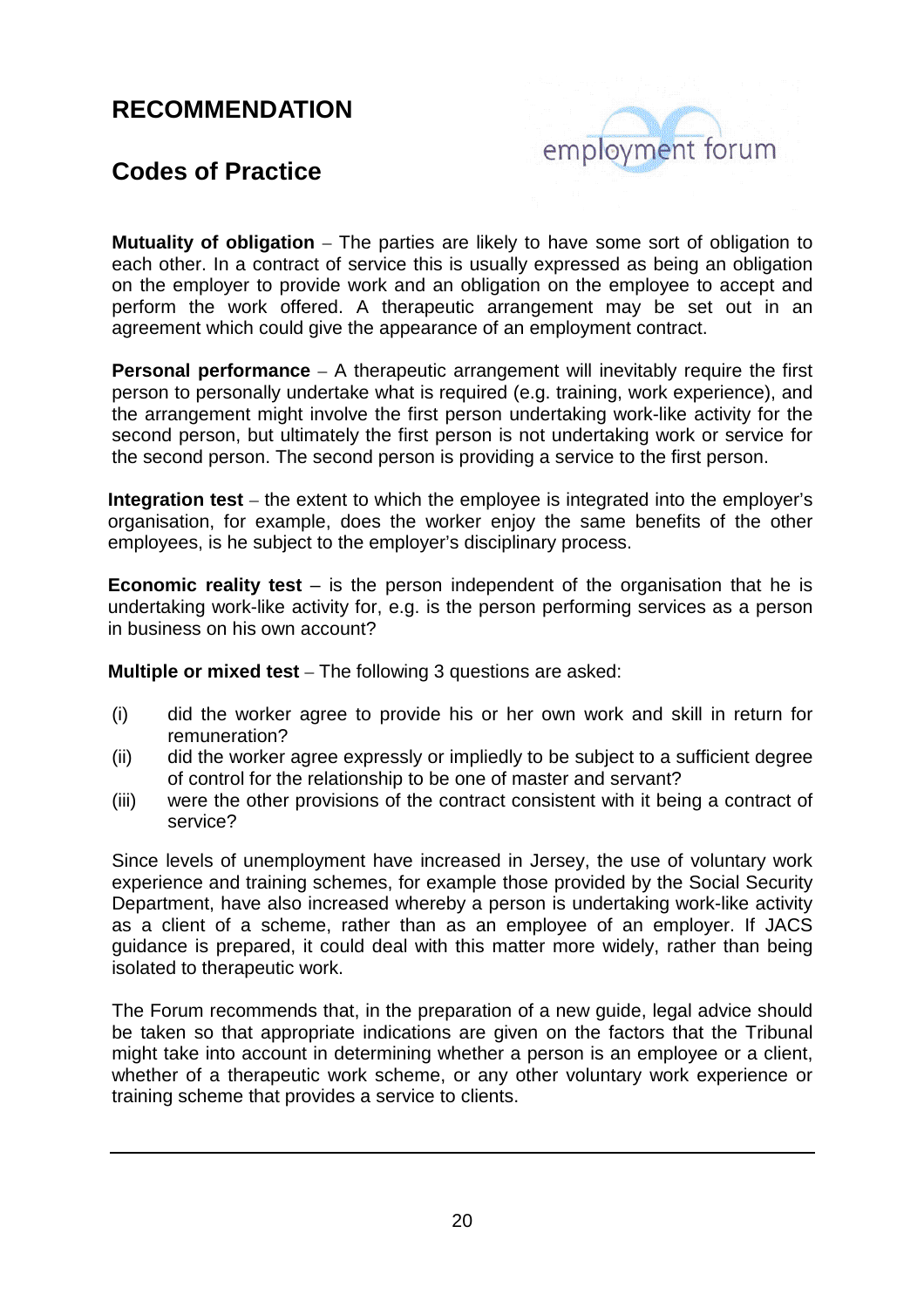

## **Codes of Practice**

#### **ANNEXE – Revised draft Code of Practice**

#### **Disciplinary and Grievance Procedures**

#### **Introduction**

This code of practice has been prepared by the Minister for Social Security (the 'Minister') in order to assist both employers and employees deal with matters related to discipline and grievance in a fair and appropriate way. It recognises that, while employees have a right to be treated reasonably, employers also have a right to manage their businesses and to ensure that employees conduct themselves in a way that contributes to business success.

While larger employers will be likely to have more detailed and extensive procedures, it is important to recognise that the obligation to behave reasonably applies to businesses of all sizes and in all sectors. In deciding cases of unfair dismissal, the Jersey Employment Tribunal (the 'Tribunal') must take into account the employer's size and administrative resources, but this does not mean that small employers are entitled to behave unreasonably. The principles set out in this code of practice are designed to apply to employers with just one or two employees just as much as they apply to larger employers with hundreds of employees.

In preparing this code of practice, the Minister has had careful regard to the need not to burden employers with excessive bureaucracy or red tape. It is hoped that this code of practice can contribute to the success of businesses in Jersey by setting out a clear framework of reasonable and fair treatment. This will help employers deal effectively with issues that arise in the workplace and help employees to raise their concerns in a constructive and proportionate manner.

The principles set out in this code of practice are designed to be as straightforward as possible. Employers who are unsure as to how a particular case should be handled can seek free advice and guidance from the Jersey Advisory and Conciliation Service (JACS).

#### **Status of this code of practice**

This code of practice has been approved by the Minister under Article 2A of the Employment (Jersey) Law 2003 (the 'Employment Law'). Breach of the terms of this code of practice does not of itself amount to a breach of the Employment Law, but in cases where it appears to a court or tribunal that any provision of this code of practice is relevant to a question arising in any proceedings, then the court or tribunal must take that provision into account in determining the question (Article 2B of the Employment Law).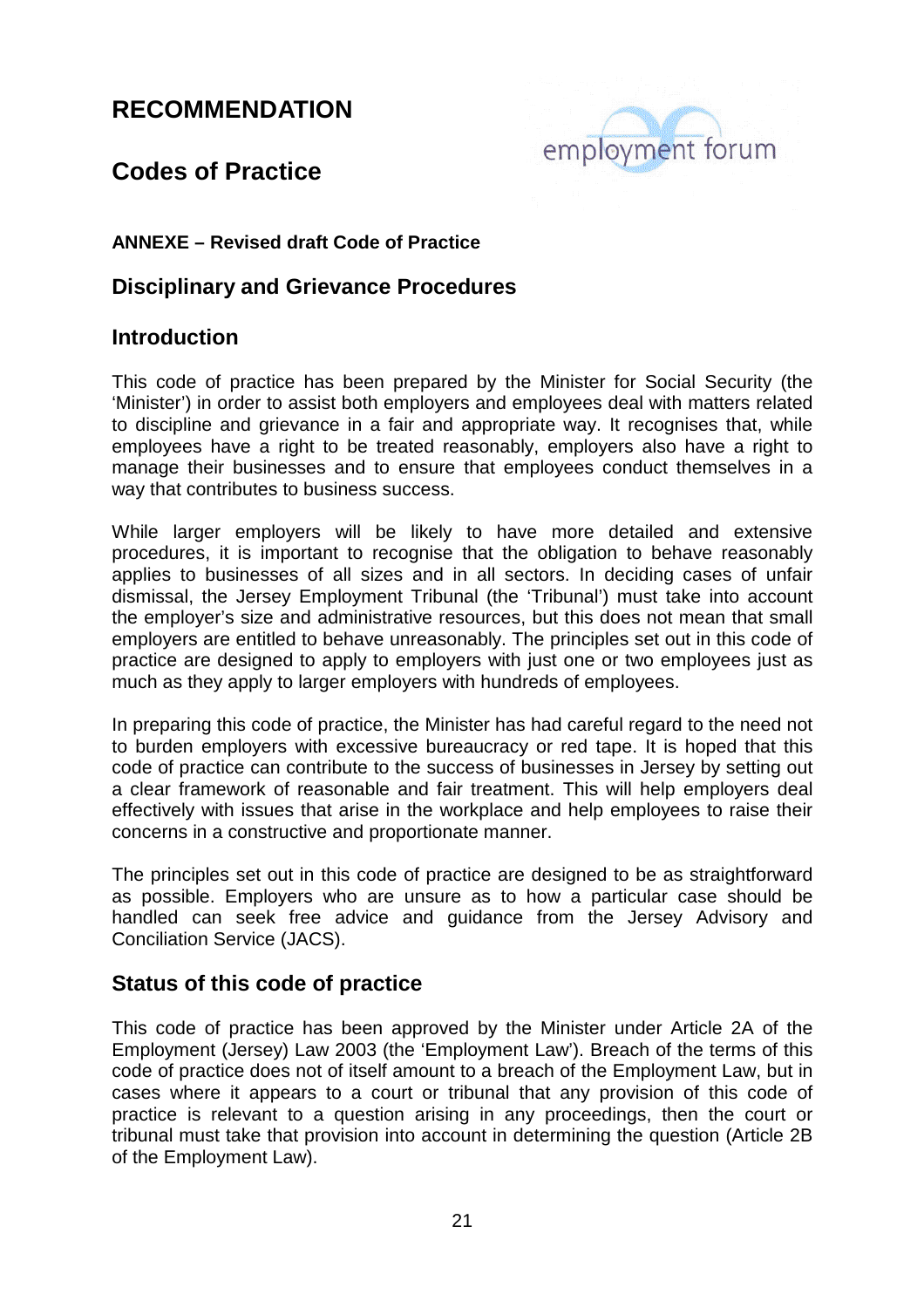

## **Codes of Practice**

#### **Code of Practice on Discipline and Grievance Procedures**

#### **When this code of practice applies**

- 1. Part 1 of this code of practice applies in cases where the employee is accused of misconduct by the employer. It is not intended to be followed in cases of business reorganisation, redundancy or poor performance. Nor is it intended to cover dismissals based on the fact that the employee is unable to work because of sickness or injury. It is important to remember however that in all such cases the employer will still be under an obligation to behave reasonably in making a decision to dismiss.
- 2. Part 2 of the code of practice applies in circumstances in which an employee is aggrieved by the conduct of the employer.

#### **Part 1 – Handling disciplinary issues**

#### **Behaving reasonably – fundamental principles**

- 3. The fundamental requirement in dealing with issues of discipline is to behave reasonably. What is reasonable will vary depending on the circumstances of the case and the size of the employer. However all employers should be in a position to observe the basic standards of reasonableness. In practice, this means that:
	- action should not be taken in the heat of the moment, but only after appropriate consideration and reflection
	- before taking action, the employer should carry out an investigation aimed at discovering the facts
	- the employee should always be fully informed of the grounds on which the employer is considering disciplinary action
	- the employee should have a reasonable opportunity to put his or her side of the story
	- any explanation put forward by the employee should be considered by the employer with an open mind
	- any disciplinary penalty should be proportionate to the offence committed and appropriate in the circumstances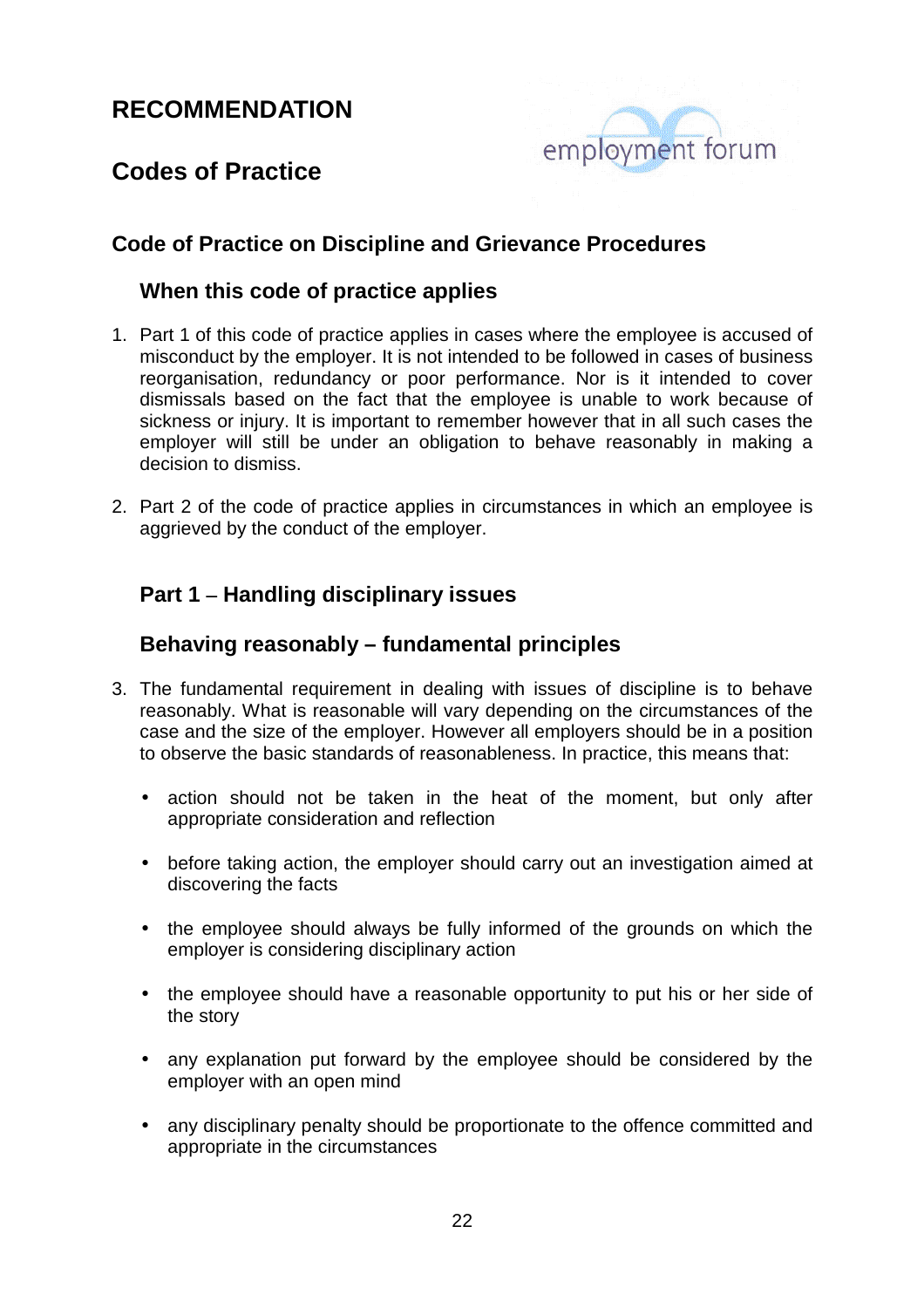

## **Codes of Practice**

4. In all but the most exceptional of cases, a failure to observe any of the above fundamental principles is likely to render any dismissal unfair. The provisions of this code of practice are designed to ensure that these fundamental principles of fairness are followed.

#### **Dealing with matters informally**

- 5. Many low level problems of misconduct can be dealt with informally without the need for a hearing. Often a 'quiet word' with the employee is all that is needed to solve the problem.
- 6. Dealing with matters informally is a normal part of everyday management and there is no need to follow a particular procedure. However it is a good idea for managers to make a note of when such interventions occurred for future reference.
- 7. Where the employer believes that disciplinary action such as a written warning or even dismissal is appropriate, then it is important that a formal disciplinary process is followed to ensure that the matter is dealt with fairly.

#### **Taking formal action**

8. Where serious misconduct has occurred or where attempts to change behaviour through informal means have failed then it will be appropriate for the employer to take formal disciplinary action. Where there is a written disciplinary procedure (see Appendix 1) then this should be followed. However the following standards should be observed whether there is a written procedure in place or not.

#### **Conducting a fair investigation**

- 9. Formal disciplinary action should not be taken against an employee without a fair investigation first taking place.
- 10. In a fair investigation the employer will attempt to collect all the relevant information about the alleged misconduct. This may involve gathering appropriate documentation or talking to individuals within the business who are in a position to know what happened.
- 11. A fair investigation is open-minded. The employer must be looking for evidence which tends to show that the employee is innocent just as much as evidence tending to show that he or she is guilty.
- 12. While it is not appropriate to apply the standards of a police investigation –a fair investigation is thorough. This is particularly true when key facts are in dispute. A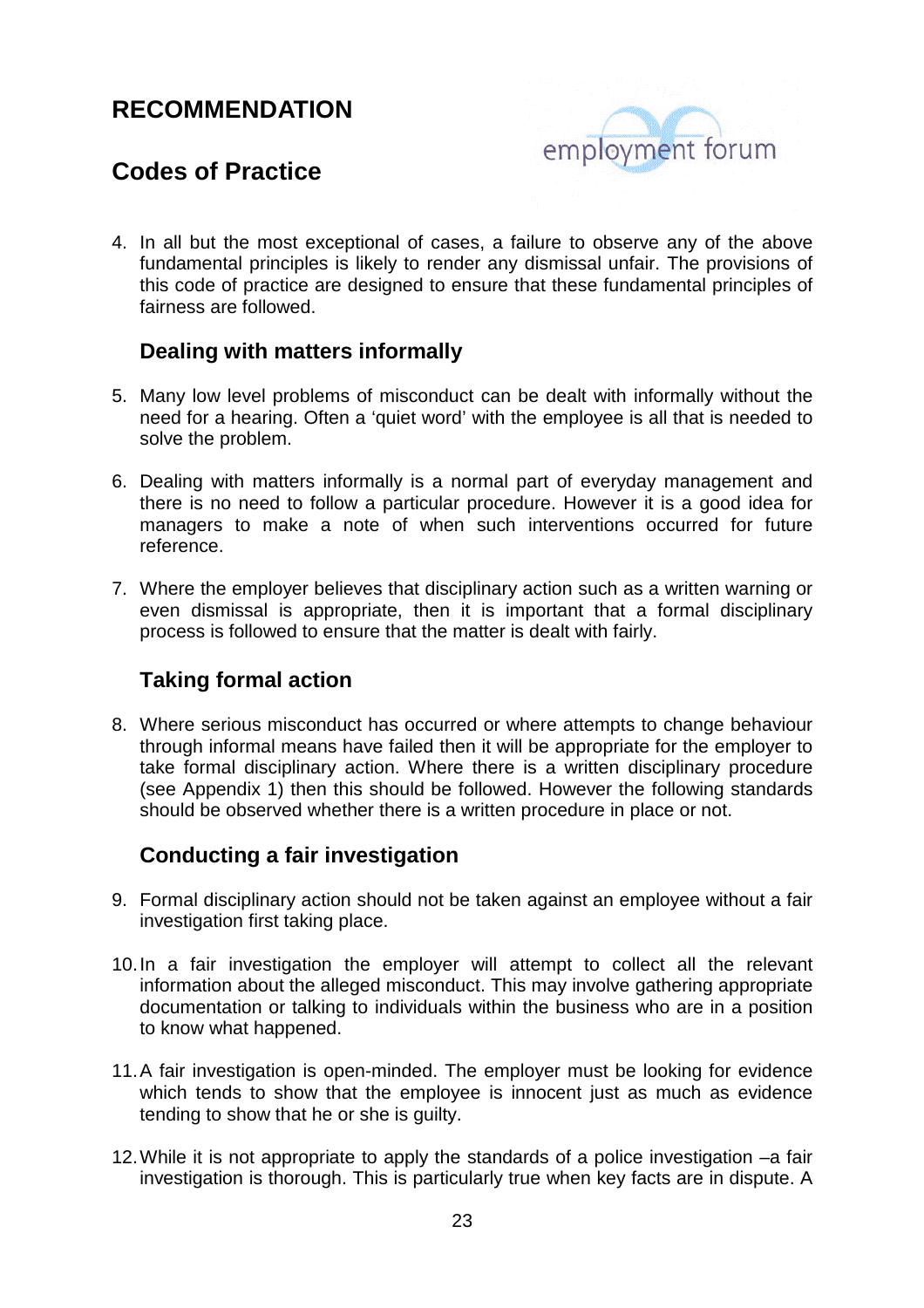

## **Codes of Practice**

failure to pursue a plausible line of inquiry or speak to witnesses who are likely to have relevant evidence will often be sufficient to render any subsequent dismissal unfair.

#### **Arranging a disciplinary hearing**

- 13. When the investigation has been completed, the employer needs to decide whether there is sufficient evidence to hold a disciplinary hearing.
- 14. Where a hearing is to be held, the employee should be given adequate notice to enable him or her to prepare and find a representative. In straightforward cases, notice of one or two days may well be appropriate. However the more complicated the allegations, and the more detailed the evidence, the longer an employee will need to get ready for the hearing.
- 15. The hearing will usually be held in the employer's offices or some other suitable location. The hearing should be conducted in private, away from other employees if possible.
- 16. Prior to the hearing, the employee should be given a copy of the results of the investigation and an opportunity to examine the evidence that the employer has gathered.

#### **Conducting a fair hearing**

- 17. A fair hearing is one with no prejudged outcome. Whoever conducts the hearing must do so with an open mind. Wherever possible the hearing should not be conducted by the same person who conducted the investigation. Where the size of the employer means that this is not practicable then the employer needs to be especially careful to maintain an open mind.
- 18. At the outset of the hearing the employer should explain the purpose of the meeting and the details of the allegation that have been made.
- 19. The evidence that has been gathered in the investigation should then be examined and the employee invited to comment on any aspect of it.
- 20. There is no requirement for live witnesses to be brought into the hearing. It is usually sufficient for witness statements to be presented and discussed. However where live witnesses are invited to attend, the employee should be allowed to put questions to them about their evidence.
- 21. The meeting must be conducted in a way which allows the employee to explain his or her side of the story. While it is appropriate to question the employee,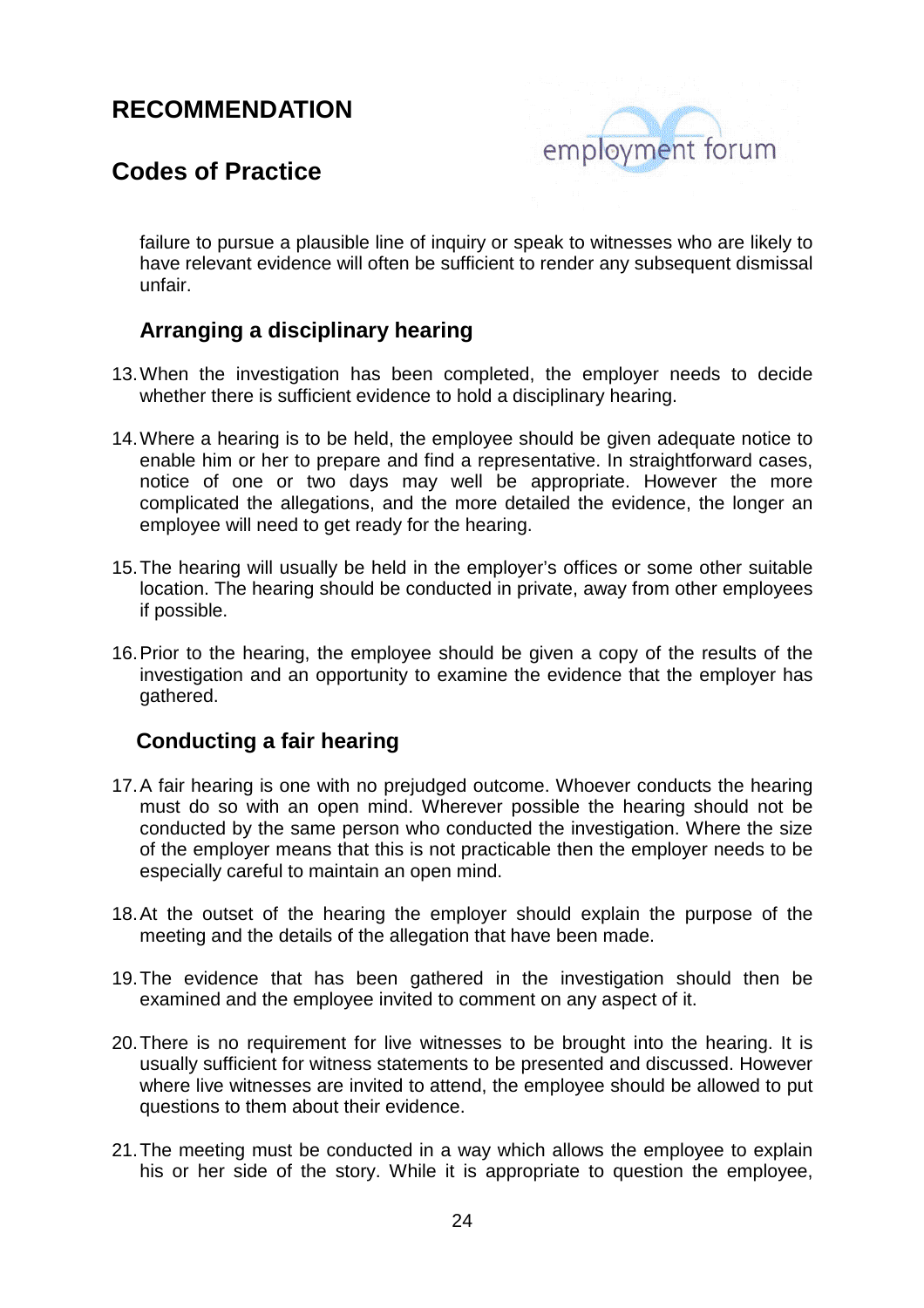

## **Codes of Practice**

these questions should genuinely be aimed at discovering the employee's version of events rather than simply catching him or her out.

22. The employee should be given the opportunity to be represented at the hearing by an appropriate representative. There is a law governing this right which is explained in Appendix 2.

#### **Making a decision**

- 23. Once the evidence has been heard, the person conducting the disciplinary hearing should consider what findings to make and what, if any, action to take. This involves reaching a conclusion as to what has happened and the extent to which this constitutes misconduct.
- 24. Before deciding what action to take, the employer should consider all the surrounding circumstances including whether there are any 'mitigating circumstances'. These are factors which may make the conduct less serious. They may include the personal circumstances of the employee or the way in which the employee has been managed in the past.
- 25. Although the results of the disciplinary hearing may be explained orally, they should always be followed up in writing.
- 26. The employer should set out the findings that were made and whether any disciplinary action is to be taken.
- 27. Disciplinary action will normally take the form of a warning or a decision to dismiss. Employers should be aware that sanctions such as demotion, suspension without pay or a financial penalty will only be appropriate where they are specifically provided for in the contract of employment.

#### **Warnings**

- 28. In most cases where the employer finds that misconduct has occurred, it will be appropriate to issue a written warning.
- 29. A warning should identify the misconduct that has been found to have taken place and warn that further misconduct on the employee's part will lead to further action.
- 30. A warning should be time-limited. Typically a written warning will last for either six months or a year.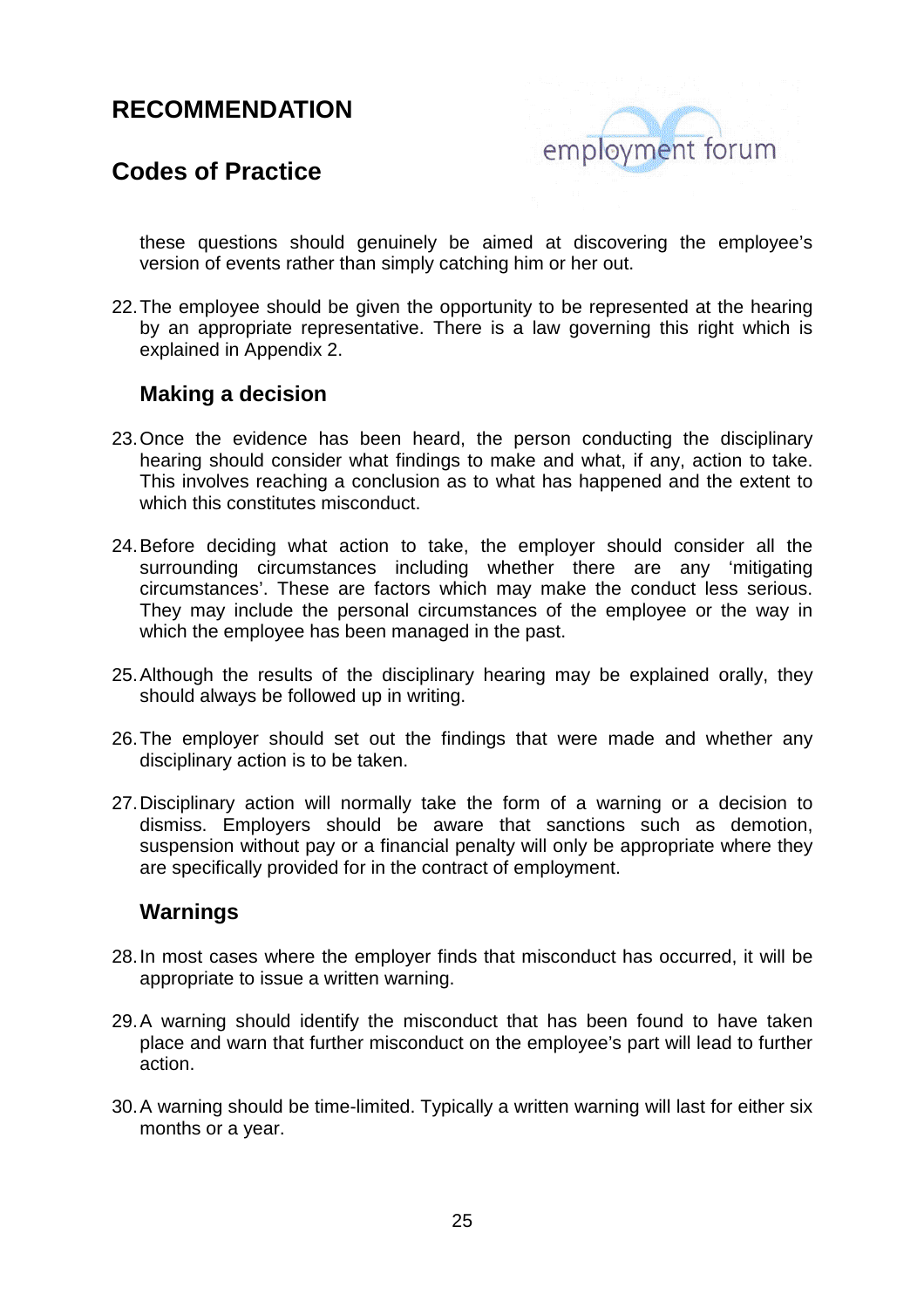

## **Codes of Practice**

- 31. Once that time period has expired then the warning should be disregarded in any future disciplinary proceedings.
- 32. Where further misconduct is found to have taken place within the period specified in the warning, then it will usually be appropriate to impose a 'final written warning'. A final written warning may also be imposed for a first offence if the conduct is sufficiently serious to warrant it.
- 33. A final written warning should identify the misconduct and warn that further misconduct will lead to dismissal.
- 34. A final written warning should also be time limited and should not normally last for longer than 12 months.
- 35. It will usually be fair to dismiss (with notice) an employee who has an active final written warning in place and who then commits an act of further misconduct even if that misconduct would not justify dismissal on its own.

#### **Gross misconduct**

- 36. Where an employee commits an act of gross misconduct then it will usually be fair to dismiss him or her without notice even if no previous instances of misconduct have occurred.
- 37. However, even in cases of gross misconduct, the employer should still follow a fair procedure. Indeed, the fact that the employee is accused of gross misconduct makes it even more important that the principles of reasonableness outlined in this code of practice are adhered to.
- 38. Gross misconduct is an act of misconduct which is so serious that it can be said to fundamentally undermine the trust and confidence that should underpin the employment relationship. Examples are:
	- Theft and dishonesty
	- Violent or threatening behaviour
	- A refusal to obey the employer's reasonable instructions
	- Serious bullying or harassing of colleagues
	- Working while under the influence of drink or drugs
	- Operating a business in competition with the employer
- 39. This is not an exhaustive list. The employer's disciplinary rules and procedures may set out further examples particular to the business concerned. Ultimately whether conduct amounts to gross misconduct is a matter which depends on a wide range of circumstances and needs to be judged on a case by case basis.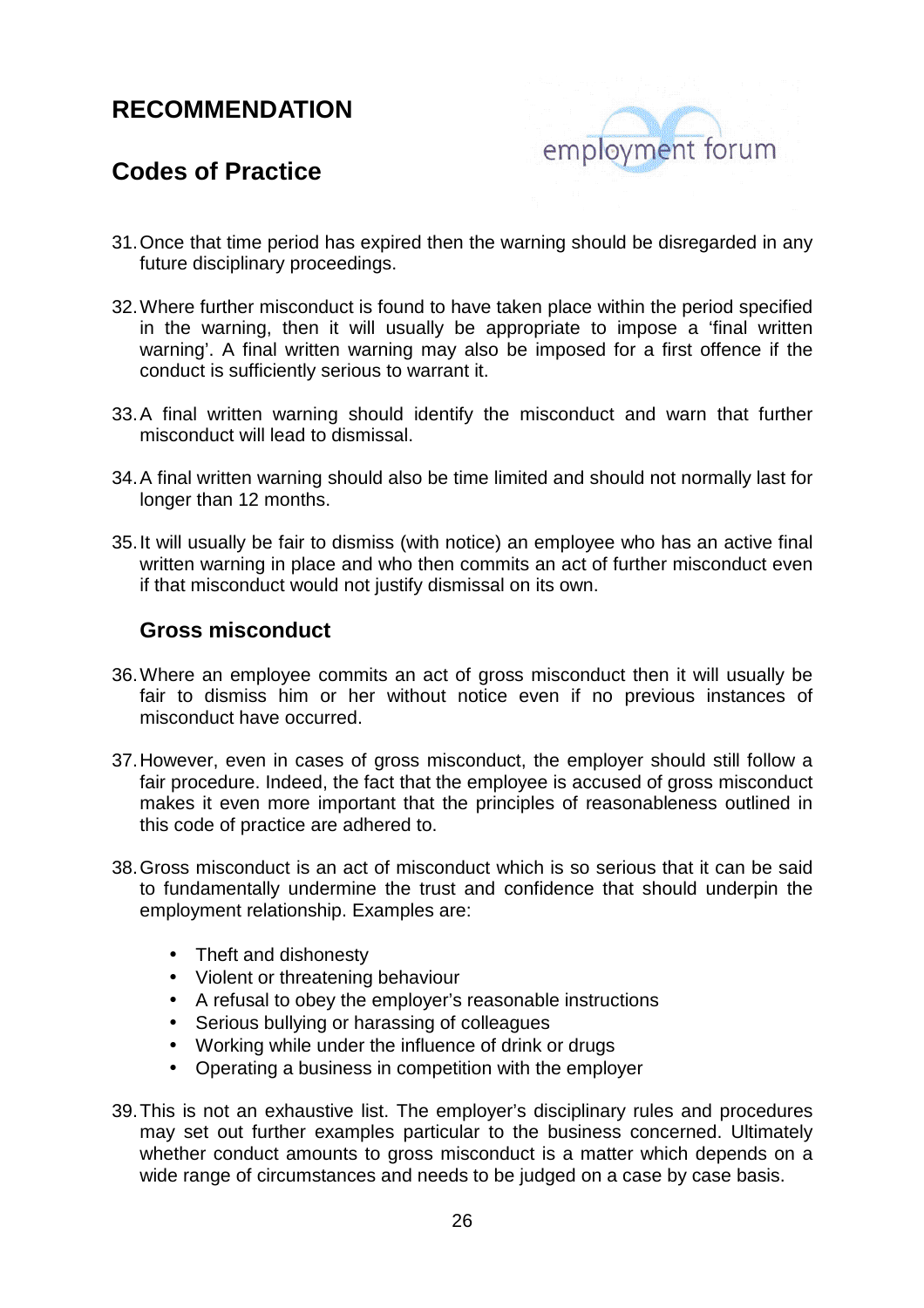

## **Codes of Practice**

#### **The right to be represented**

- 40. An employee has a right under Part 7A of the Employment Law to be represented at a disciplinary hearing by either a colleague or a trade union official. Full details of the right and how it applies are set out in Appendix 2.
- 41. From the point of view of reasonableness, the right to be represented is essential in allowing the employee to state his or her case. The representative must be allowed to make representations to the employer and to confer with the employee. On the other hand, the representative should not answer questions put directly to the employee – although he or she may make representations about them.

#### **The right to appeal**

- 42. An employee who has been subject to disciplinary action should be given the right to appeal against the decision.
- 43. Where the size of the employer permits this, the appeal should be conducted by a more senior level of manager than presided over the disciplinary hearing and who has not previously been involved in the case.
- 44. In smaller employers this will not be possible, but an appeal should still be offered so that the employer has a chance to reconsider the action that has been taken and listen to any fresh arguments that may be presented.
- 45. An appeal should essentially abide by the same principles of fairness as a disciplinary hearing – including the right of the employee to be represented. It may amount to a complete rehearing of the case, but it is also acceptable to focus on particular grounds of appeal raised by the employee.

#### **Part 2: Dealing with grievances**

#### **Raising a Grievance**

- 46. A grievance is a complaint raised by an employee about the way in which he or she is being treated by the employer. A reasonable employer will seek to deal fairly with grievances raised by an employee.
- 47. An employee who has a grievance should seek to resolve the matter informally wherever possible by discussing the issue with his or her manager. An employer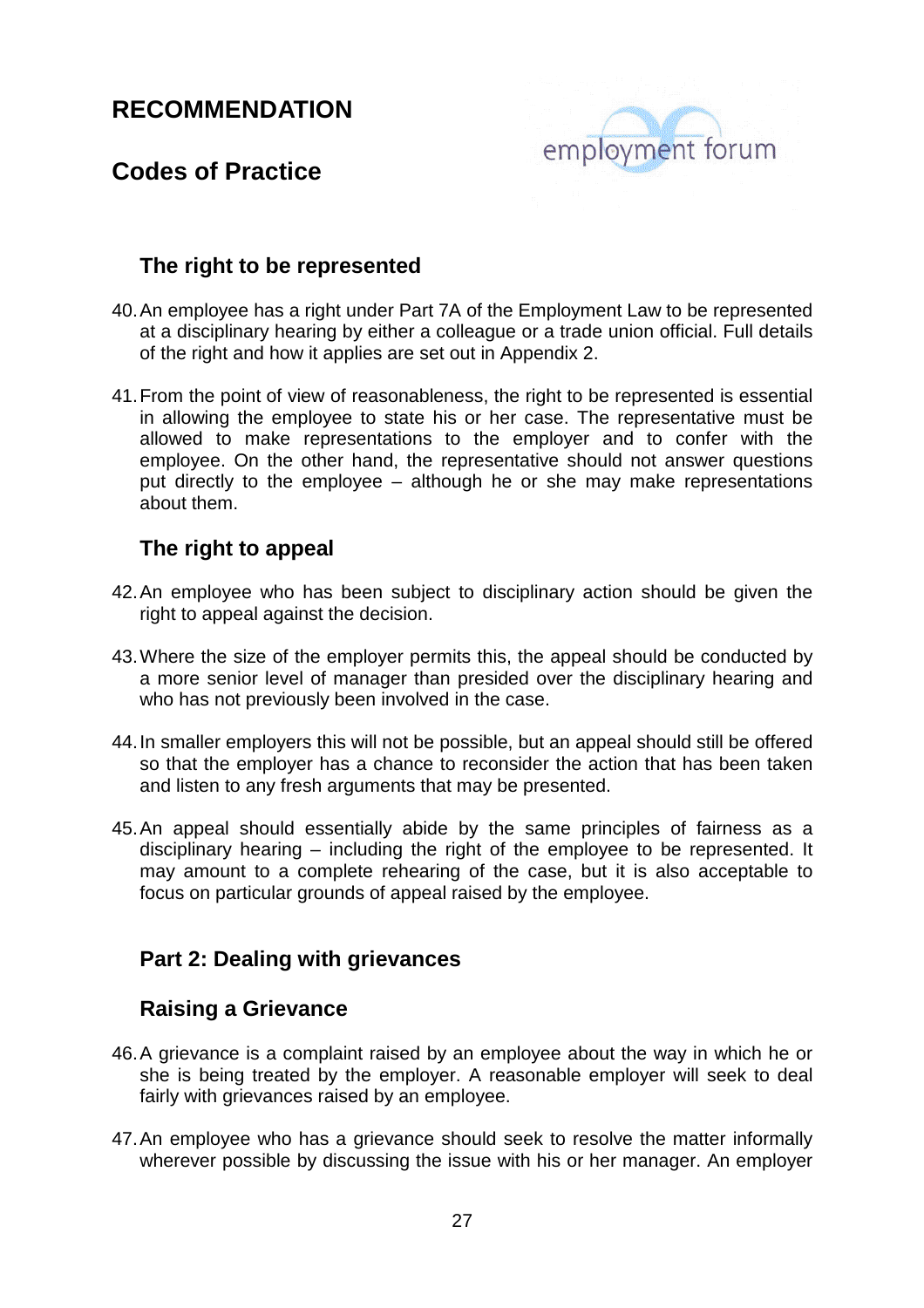

## **Codes of Practice**

should encourage employees who are unhappy to raise this with them at an early stage rather than allow problems to grow and fester.

- 48. Where the employee believes that an informal resolution is not possible then he or she should put the grievance in writing and give that to the appropriate manager. The grievance should be clearly and concisely stated and should set out what action the employee wants the employer to take in response.
- 49. On receiving the grievance the employer should organise a meeting with the employee to discuss his or her concerns. This should be arranged as quickly as possible and take place at a reasonable time and place.
- 50. The employee has the right to be represented in this meeting in the same way and on the same basis as in the case of a disciplinary meeting.

#### **Conducting a grievance hearing**

- 51. At the meeting, the employee should be asked to put forward his or her complaint. This may be done by the representative on the employee's behalf, although the employee should be prepared to answer direct questions from the employer.
- 52. It may become clear during the meeting that an investigation is needed to discover what has actually happened. In such a case, the meeting should be adjourned and an investigation should then take place.
- 53. Ideally the investigation will be carried out by a manager who will not be conducting the grievance hearing itself, but this is less important in the case of a grievance hearing than it is in relation to a disciplinary matter. In smaller employers especially, the investigation will often be carried out by the same manager who will eventually conduct the hearing.
- 54. When the investigation is concluded, the grievance hearing can be reconvened.
- 55. If the grievance is upheld, the employer will need to decide what action to take. This can be as simple as offering an apology to the employee or it may involve reversing a decision or agreeing to changes in working practices.
- 56. If the grievance is rejected, this should be clearly explained to the employee along with the basis for the decision. While this may be done orally, it should also be confirmed in writing. The employee should also be informed that he or she has the right to appeal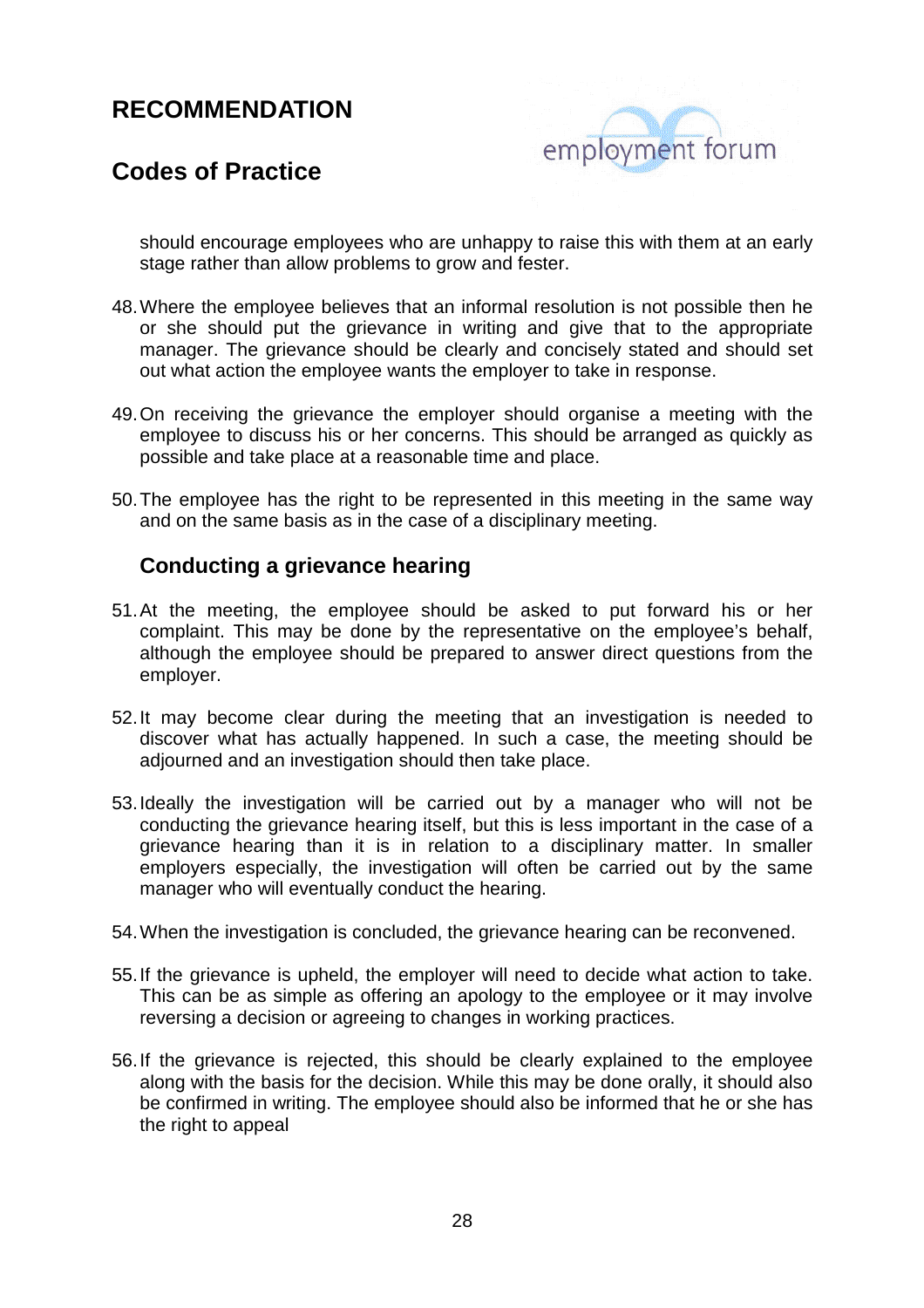

## **Codes of Practice**

#### **The right to appeal**

- 57. As with a disciplinary matter, an employee who is not happy with the outcome of a grievance may appeal.
- 58. At the appeal, the employee should explain why he or she was not happy with the outcome of the original grievance.
- 59. The manager conducting the appeal should consider carefully the points made by the employee before reaching a decision.
- 60. When a decision has been reached this should be communicated to the employee and confirmed in writing. The letter to the employee should indicate that the decision is now final.

#### **After the grievance**

61. Once a grievance has been concluded, the employer may want to give consideration to what actions are needed to improve relationships in the workplace.

**\_\_\_\_\_\_\_\_\_\_\_\_\_\_\_\_\_\_\_\_\_\_\_\_\_\_\_\_\_\_\_\_\_\_\_\_\_\_\_\_\_\_\_\_\_\_\_\_\_\_\_**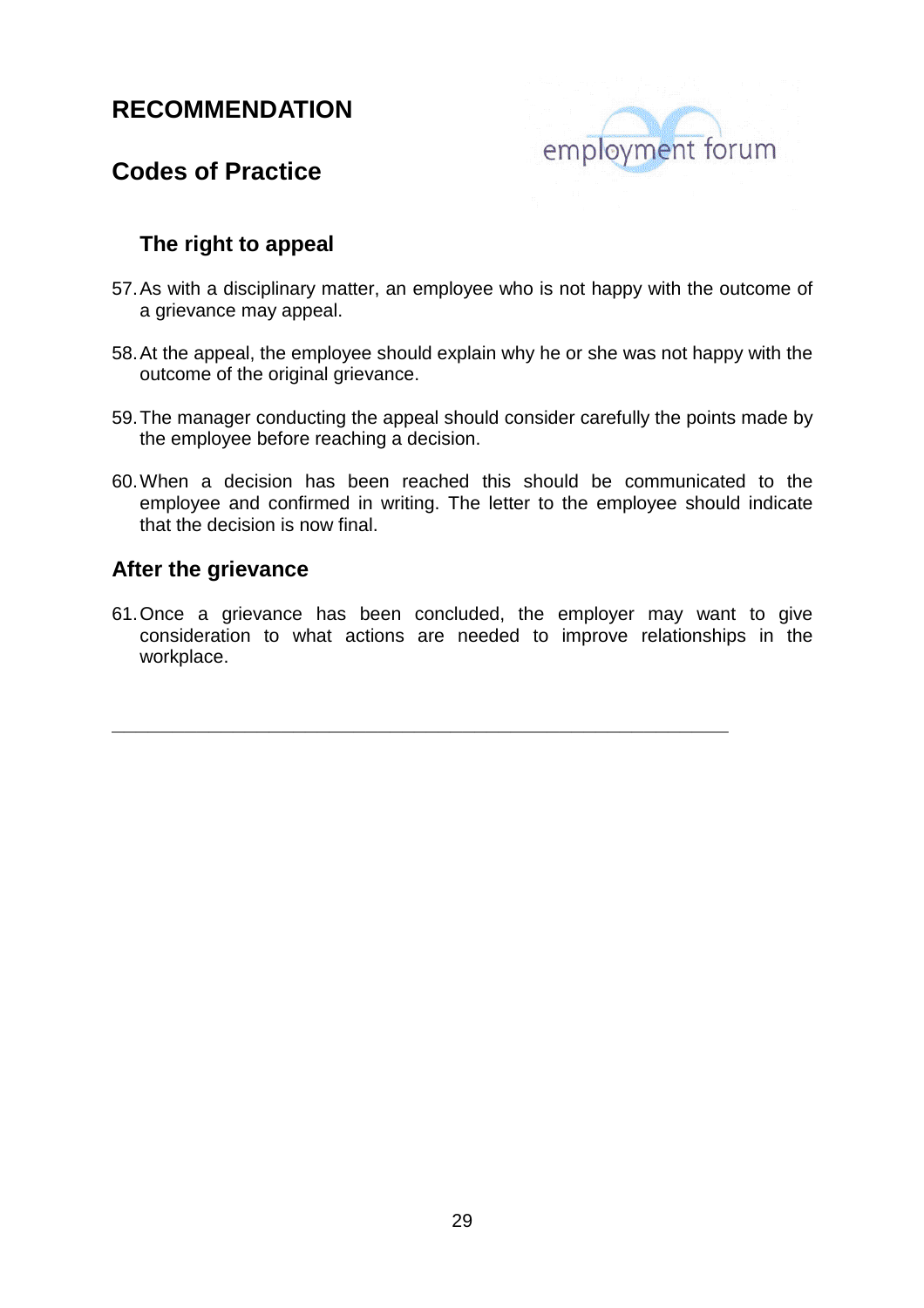

## **Codes of Practice**

#### **Appendix 1 – Written disciplinary procedures**

#### **NB: Appendix 1 does not form part of the code of practice**

#### **Why have disciplinary rules and procedures?**

- 1. Whilst employers are not required by statute to have disciplinary rules and procedures it is good employment relations practice so as to promote fairness and order in the treatment of individuals and in the conduct of employment relations. They also assist an organisation to operate effectively. Rules set standards of conduct at work; procedures help to ensure that the standards are adhered to and also provide a fair method of dealing with alleged failures to observe them.
- 2. It is important that employees know what standards of conduct are expected of them. Further, the Employment Law requires employers to provide written information for their employees in relation to any disciplinary rules and procedures that are relevant<sup>6</sup>.

#### **Formulating Policy**

3. Employers are responsible for maintaining discipline and for ensuring that there are satisfactory disciplinary rules and procedures. However, if they are to be effective, the rules and procedures need to be accepted as reasonable both by those who are covered by them and by those who operate them. Employers should therefore aim to secure the involvement of employees when formulating new rules and procedures or revising existing rules and procedures. Where a trade union or staff association is recognised, it would often be appropriate for its officials to participate in developing the procedures.

#### **Rules**

4. It is unlikely that any set of disciplinary rules can cover all circumstances; moreover the rules will vary according to particular circumstances such as the type of work, working conditions and size of establishment. When drawing-up rules, the aim should be to specify clearly and concisely those necessary for the efficient and safe performance of work and for the maintenance of satisfactory relations within the workforce and between employees and their employer. Rules should not be so general as to be meaningless.

 6 Part 2 of the Employment (Jersey) Law 2003 requires employers to provide employees with a written statement of the main terms and conditions of their employment. Such statements must specify any terms and conditions relating to disciplinary and grievance procedures that are applicable. The employer may satisfy these requirements by referring the employees to a reasonably accessible document, which provides the necessary information.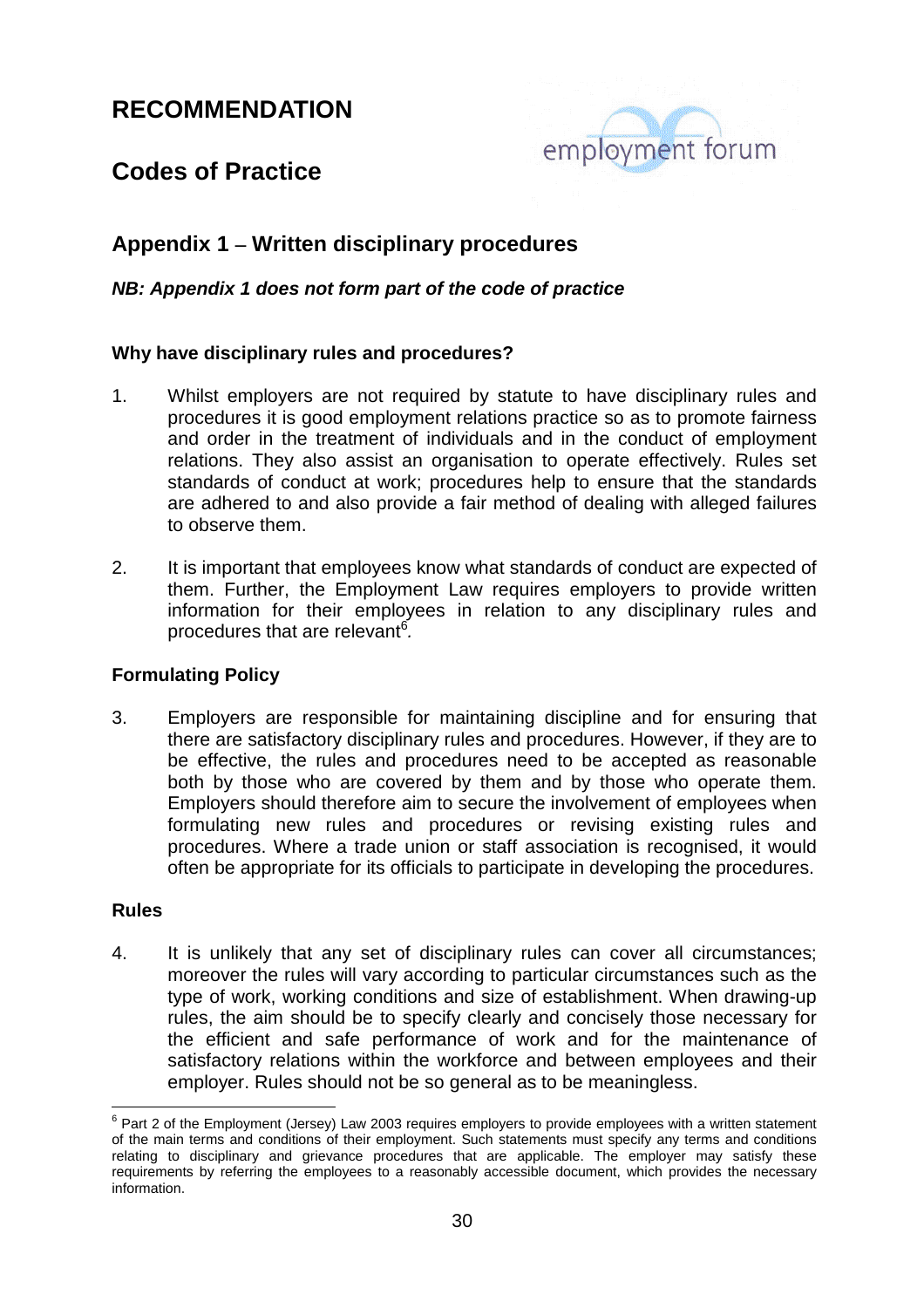# employment forum

## **Codes of Practice**

- 5. Rules should be readily available and managers should make every effort to ensure that employees know and understand them. This may be best achieved by giving every employee a written copy of the rules<sup>7</sup>. In the case of new employees this should form part of an induction programme. Special allowance should be made for individuals whose first language is not English or who have a disability.
- 6. Employees should be made aware of the likely consequences of breaking rules. In particular they should be given a clear statement of the type of conduct that may warrant summary dismissal.

#### **Essential features of disciplinary procedures**

- 7. Disciplinary procedures should not be viewed primarily as a means of imposing sanctions. They should be designed to emphasise and encourage improvements in individuals' conduct. In this way, the reasonable and consistent use of disciplinary rules and procedures will benefit employers in promoting good employee relations and in reducing the number of issues that arise for consideration.
- 8. Disciplinary procedures should:
	- Be in writing.
	- Specify to whom they apply.
	- Not discriminate against any employee because of their sex, race, colour, language, religion, disability, political view or any other status.
	- Provide for matters to be dealt with quickly.
	- Indicate the disciplinary actions which may be taken and specify the normal duration of warnings.
	- Provide for employees to be informed of the complaints against them and, where possible, all relevant evidence before any hearing.
	- Provide employees with an opportunity to state their case before a decision is reached.

<sup>&</sup>lt;sup>7</sup> See footnote 1.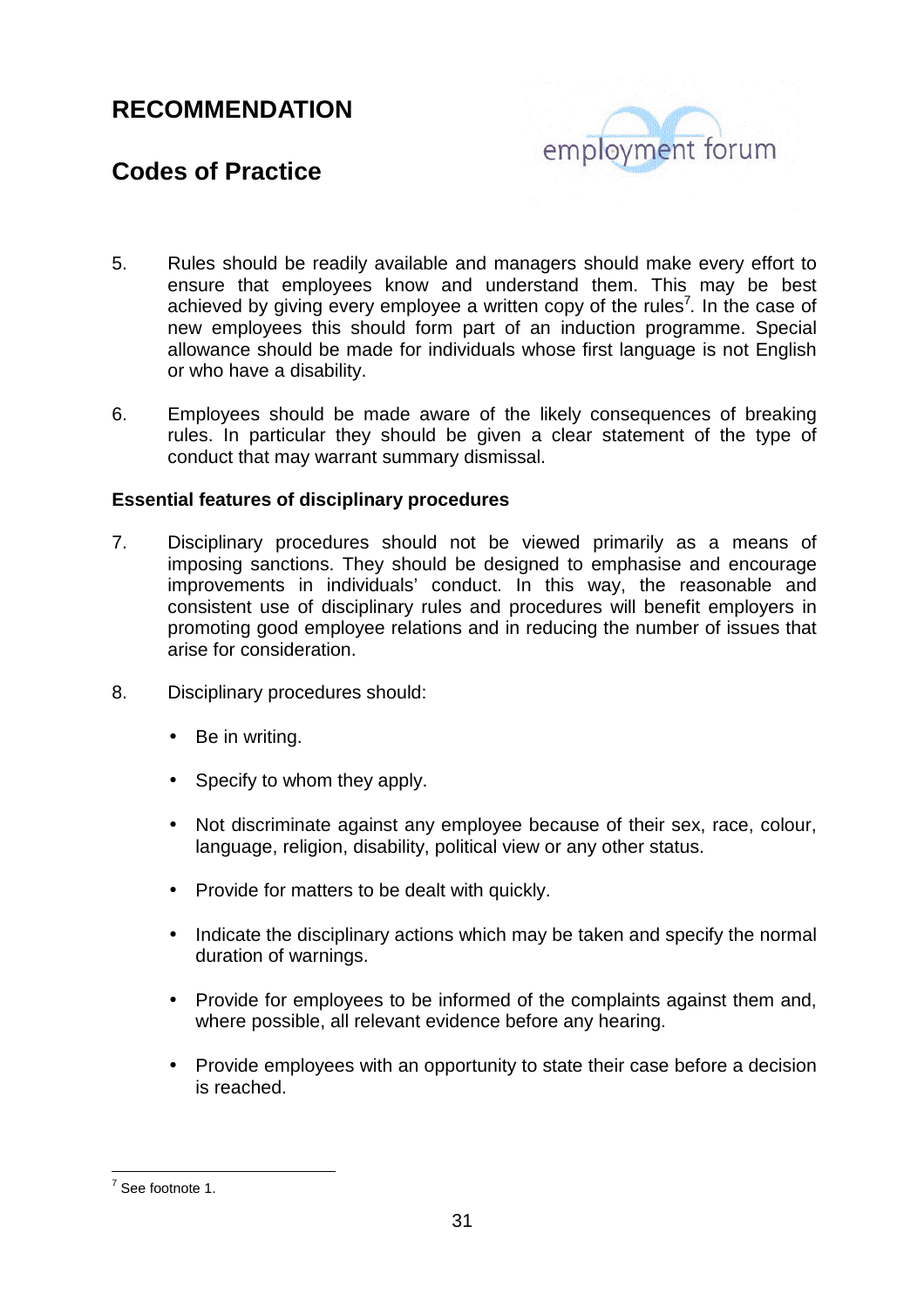

## **Codes of Practice**

- Clarify whether the statutory right to be represented applies to the hearing, and who may represent the employee (see Appendix 2).
- Ensure that, except for gross misconduct, an employee is not dismissed for a first incident of misconduct.
- Ensure that disciplinary action is not taken until the case has been investigated properly, and in a manner appropriate to the circumstances.
- Provide for a written explanation for any penalty imposed.
- Include a right of appeal and specify the procedure to be followed.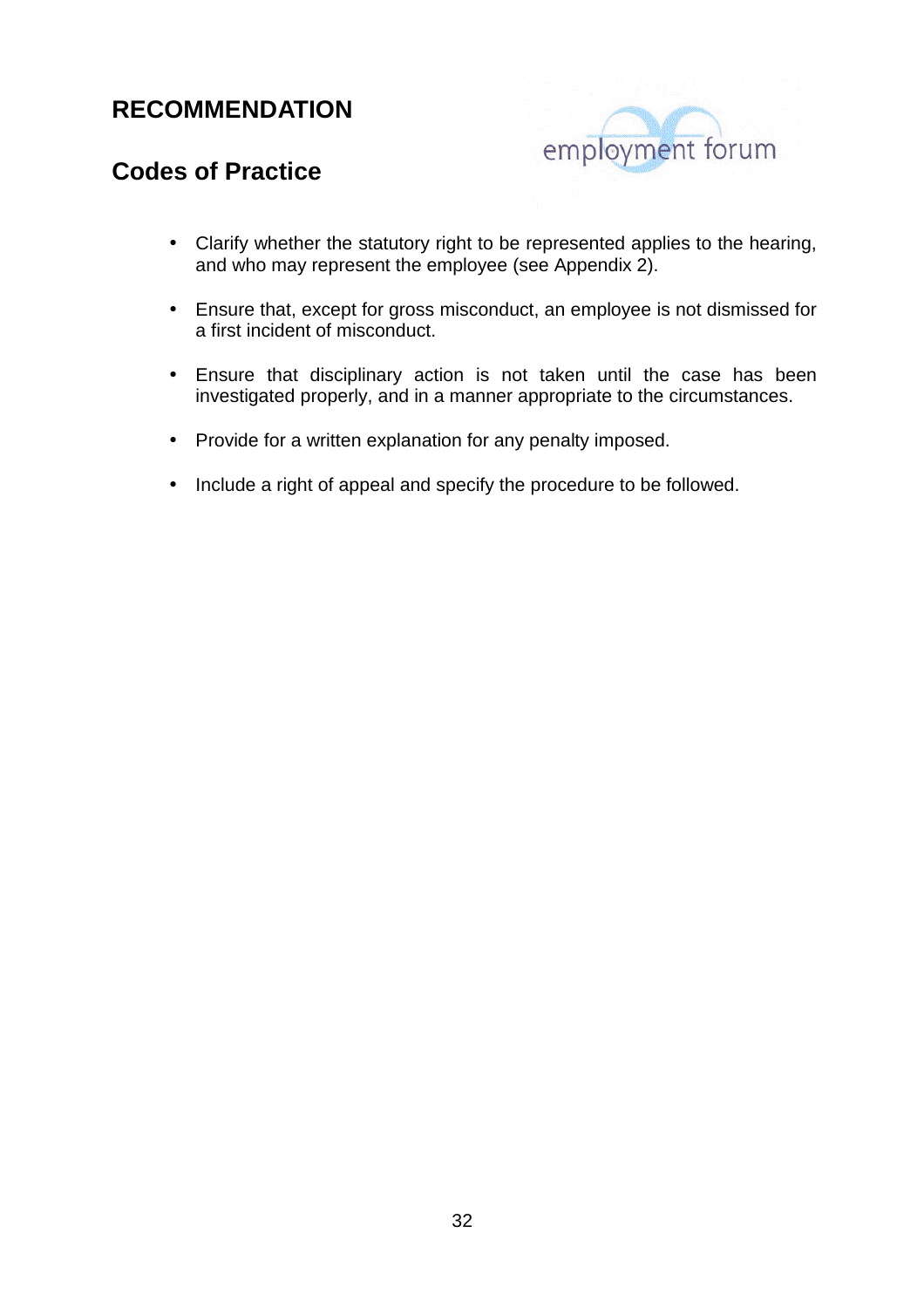

## **Codes of Practice**

#### **Appendix 2 – The right to be represented**

#### **N.B: Appendix 2 does not form part of the code of practice**

- 1. The right to be represented is important to ensure a fair process. Part 7A of the Employment Law gives employees the right to be represented where their employer requires or requests them to attend a disciplinary or grievance hearing and the employee tells the employer that he or she wishes to be represented at the hearing.
- 2. The right to be represented only applies to disciplinary hearings where the hearing could result in a formal written warning or some other formal disciplinary action being taken against the employee (or the confirmation of one of the above), including appeal hearings. Informal disciplinary hearings, such as meetings to investigate an issue, do not attract the right to be represented. If it becomes clear during the course of such a meeting that disciplinary action is necessary, a formal hearing should be arranged where the employee has the right to be represented.
- 3. Grievance hearings also attract the right to be represented where an employer deals with an employee's complaint about the performance of a duty (whether statutory or contractual) owed to them by their employer. For example, a grievance about a pay rise is unlikely to fall within the definition, unless the right to a pay rise is specified in the employee's contract.
- 4. The Employment Law provides that an employee may be represented by one of the following people in formal disciplinary or grievance hearings:
	- A fellow employee who is employed by the same employer;
	- An employed trade union official (who may or may not be an official of a union that is recognised by the employer, but the union must be registered under the Employment Relations (Jersey) Law, 2007); or
	- A trade union official who is not employed by a union, but whom the union has reasonably certified in writing as having experience of, or having received training in, acting as an employee's representative at disciplinary or grievance hearings.
- 5. An employee may choose an official from any trade union, regardless of whether the union is recognised by the employer. Where a trade union is recognised in a workplace, it is good practice for the employee to ask an official from that union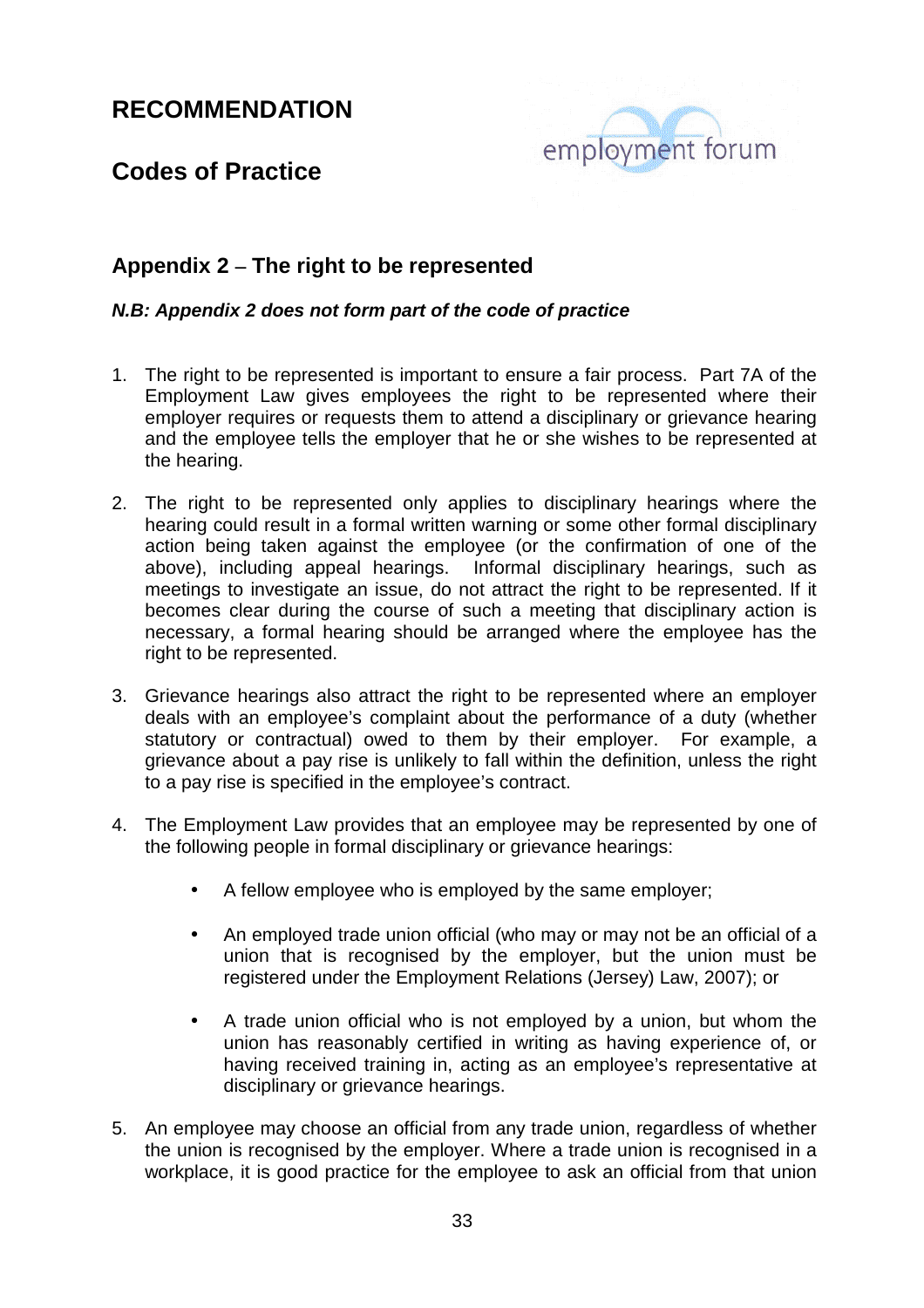

## **Codes of Practice**

to represent them. Trade unions should ensure that officials are trained in the role of representing employees.

- 6. An employee does not have to be a member of a trade union in order to request representation by that union. Fellow employees and union officials are not obliged to accept a request to represent an employee and should not be pressurised to do so.
- 7. Where there is a dispute about the chosen representative, the Employment Law provides that the Tribunal may consider whether the location of the chosen representative at the time of the request for a hearing makes the choice of that representative unreasonable (e.g. geographically remote).
- 8. An employer should give consideration to reasonable requests for other types of representatives where this is needed to ensure that the employee has a reasonable opportunity to put his or her side of the story.
- 9. The Employment Law provides that there should be flexibility in setting the time and date of the hearing, so that hearings are not allowed to drift, but that there is consideration of the reasonableness of employers' actions and employees' requests.
- 10. If a chosen representative cannot be available at the proposed hearing time, the Employment Law gives employees the right to propose an alternative time, which must be reasonable for both parties and within 5 working days of the date proposed by the employer. In proposing an alternative date, the employee should have regard to the availability of the relevant manager, e.g. it would not normally be reasonable to ask for a new hearing date when it was known that the manager was going to be absent from work on business or on leave, unless it was possible for someone else to act for the manager at the hearing. The location and timing of any alternative hearing should be convenient to both employee and employer.
- 11. Both the employer and employee should prepare carefully for the hearing. The Employment Law gives representatives the right to a reasonable amount of paid time off during working time to prepare and represent an employee, but only where a fellow employee is being represented (i.e. they both work for the same employer). Where a union official who is not a fellow employee is acting as a representative, time off is a matter for agreement between the union official and his or her own employer.
- 12. The employer should ensure that, where necessary, arrangements are made to cater for any disability the employee or their representative may have. Where English is not the employee's first language there may also be a need for